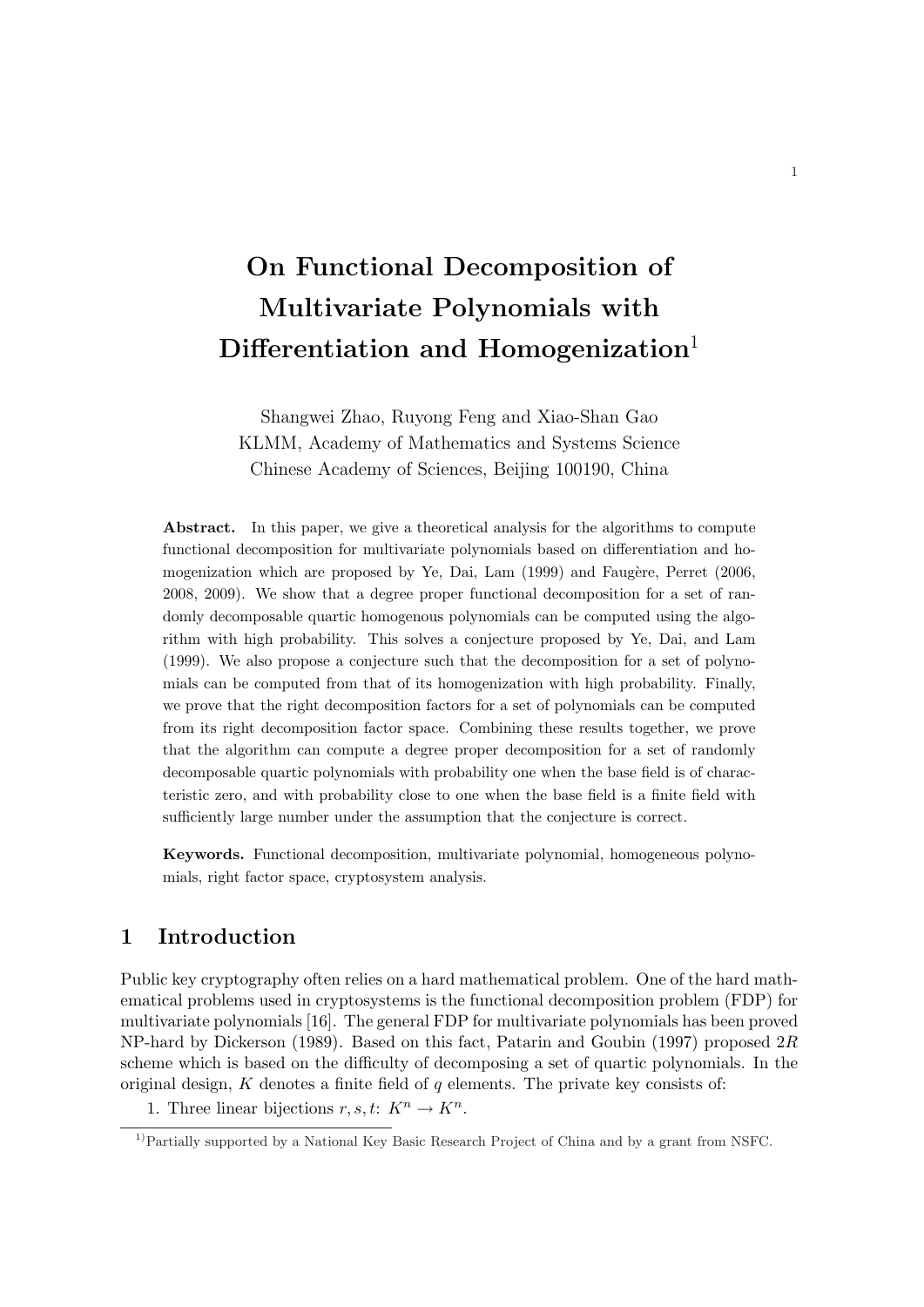2. Two quadratic polynomial mappings  $\psi, \phi: K^n \to K^n$ .

The public key consists of:

1. The field  $K$  and  $n$ .

2. The composition of polynomial mapping  $\pi = t \circ \psi \circ s \circ \phi \circ r$ , which is a set of polynomials of degree four.

In the encryption system, the quadratic polynomials are chosen from the given S-boxes, which can be inverted easily. Given the composition of two quadratic polynomials, if we know the private key, then we can obtain the plaintext. Otherwise, it is difficult to invert the polynomials of degree four directly. So, attack on the 2R scheme is reduced to the functional decomposition of quartic polynomials.

Efficient algorithms for several special forms of FDP are known. Polynomial-time algorithms are proposed for univariate decomposition of multivariate polynomials and multivariate decomposition of univariate polynomials [5, 6, 7]. Efficient algorithms for a kind of monomial decompositions of rational functions are proposed in [1], which is further extended to a complete decomposition algorithm for rational parametrization of ruled-surfaces [13, 14].

Ye, Dai, and Lam  $(1999)$  proposed an efficient algorithm for decomposing a set of n polynomials of degree four into two sets of quadratic polynomials [19]. The key idea of computing the FDP is to differentiate  $f$  to obtain a set of cubic polynomials and try to recover the right decomposition factors from these cubic polynomials. The idea of differentiation introduced in [19] is a very powerful technique in tackling FDP of multivariate polynomials. In a series of papers  $[8, 9, 10]$ , Faugère and Perret made significant contributions to this problem by integrating the idea of differentiation and fast Gröbner basis computation. In particular, they proposed polynomial-time algorithms for FDP of semi-regular multivariate polynomial sets. As a consequence, the current known schemes based on FDP of multivariate polynomials are considered broken.

As far as we know, the method based on differentiation and homogenization is the only efficient approach to tackle some of the general FDP. But, these algorithms make strong assumptions on the input polynomial sets and these assumptions are expected to be valid and can be removed. This paper focuses on the theoretical analysis of the decomposition algorithm based on differentiation and homogenization. The main contribution is that the algorithm can be used to compute a degree proper decomposition for a set of randomly decomposable quartic homogeneous polynomials with probability one when the base field is of characteristic zero, and with probability close to one when the base field is a finite field with sufficiently large number in polynomial time. And if the conjecture we proposed is correct, it holds for nonhomogeneous case.

We show that a degree proper functional decomposition for a set of randomly decomposable quartic homogenous polynomials can be computed using the algorithm with high probability. This solves a conjecture proposed by Ye, Dai, and Lam (1999). We also propose a conjecture such that the decomposition for a set of polynomials can be computed from that of its homogenization with high probability. Finally, we prove that the right decomposition factors for a set of polynomials can be computed from its right decomposition factor space. Combining these results together, we prove that if the conjecture is correct then the algorithm can compute a degree proper decomposition for a set of randomly decomposable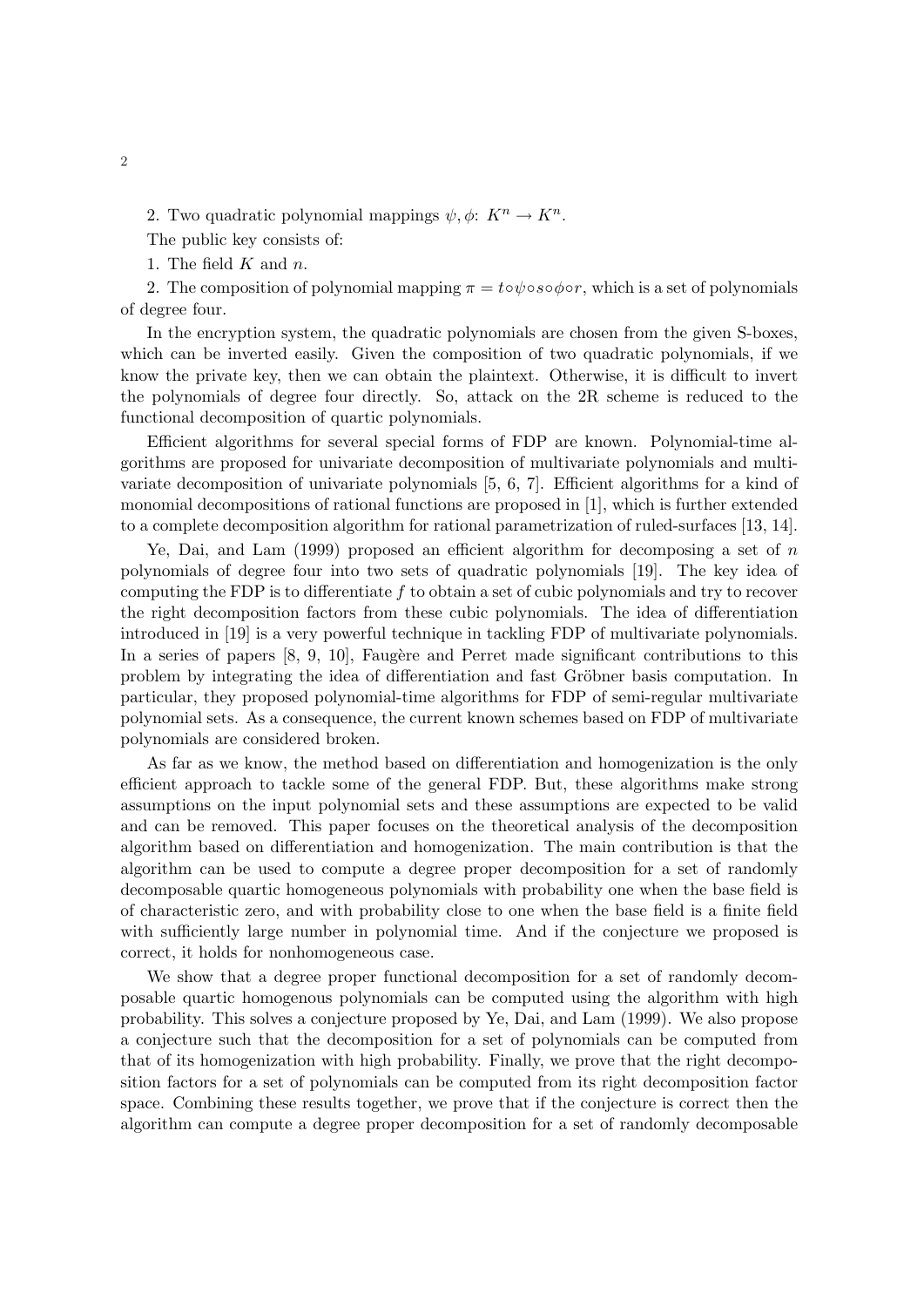quartic polynomials with probability one when the base field is of characteristic zero, and with probability close to one when the base field is a finite field with sufficiently large number.

The rest of this paper is organized as follows. In section 2, we give the main result. In sections 3, 4 and 5, we prove our results for the three major steps of the algorithm. In section 6, the algorithm is given and its complexity is analyzed. In section 7, we conclude the paper by proposing two open problems.

## 2 Problem and main result

In this section, we will present the problem and give the main results of the paper.

Let K be a field and  $\mathcal{R} = K[x_1, \ldots, x_n]$  the polynomial ring in indeterminates  $x_1, \ldots, x_n$ over  $K$ . For natural numbers  $u$  and  $m$ , the functional composition of two sets of multivariate polynomials  $g = (g_1, \ldots, g_u) \in K[x_1, \ldots, x_m]^u$  and  $h = (h_1, \ldots, h_m) \in \mathbb{R}^m$  is a set of polynomials in  $\mathcal{R}^u$ :

$$
(f_1, \ldots, f_u) = (g_1(h_1, \ldots, h_m), \ldots, g_u(h_1, \ldots, h_m)).
$$
\n(1)

That is,

$$
f = g \circ h
$$

We call q and h the left and right **decomposition factors** of f respectively. The decomposition is called nontrivial if both  $q$  and  $h$  contain nonlinear polynomials.

The functional decomposition problem (FDP) of multivariate polynomials is the inverse of the above functional composition procedure. That is, given a set of u polynomials  $f = (f_1, \ldots, f_u) \in \mathbb{R}^u$  and a positive number m, to find  $g = (g_1, \ldots, g_u) \in K[x_1, \ldots, x_m]^u$  and  $h = (h_1, \ldots, h_m) \in \mathcal{R}^m$  such that  $f = g \circ h$ .

It is shown that f always has a nontrivial decomposition when  $m > n$ , which is easy to construct [4]. Then we assume that  $1 \leq m \leq n$ . Moreover, note that in cryptosystems, the field K is usually finite and we usually consider the case that  $m = n$ . So in the following paper, assume that  $m = n$ .

A basic idea of the differentiation approach is to compute the linear space generated by the right factors of  $f$  from the linear space generated by certain differentiations of the polynomials in f. For a polynomial sequence  $f = (f_1, \ldots, f_u) \in \mathcal{R}^u$  with a decomposition like  $(1)$ , let

$$
R_{(f:h)} = \text{span}_K \{h_1, \dots, h_n\}
$$

be the linear space generated by  $h_i$  over K, called a **right factor space** of f.

Another idea of the approach is to use homogenization. More precisely, we first compute a decomposition for the homogenization of  $f$  and then try to recover a decomposition of f from this decomposition. Let  $d_f = \max(d_{f_i}), d_g = \max(d_{g_i}), d_h = \max(d_{h_i}).$  The **homogenizations** of f, g, h are respectively defined as follows [9, 19]:

$$
f^* = (x_0^{d_f}, x_0^{d_f} f_1(\frac{x_1}{x_0}, \dots, \frac{x_n}{x_0}), \dots, x_0^{d_f} f_u(\frac{x_1}{x_0}, \dots, \frac{x_n}{x_0}))
$$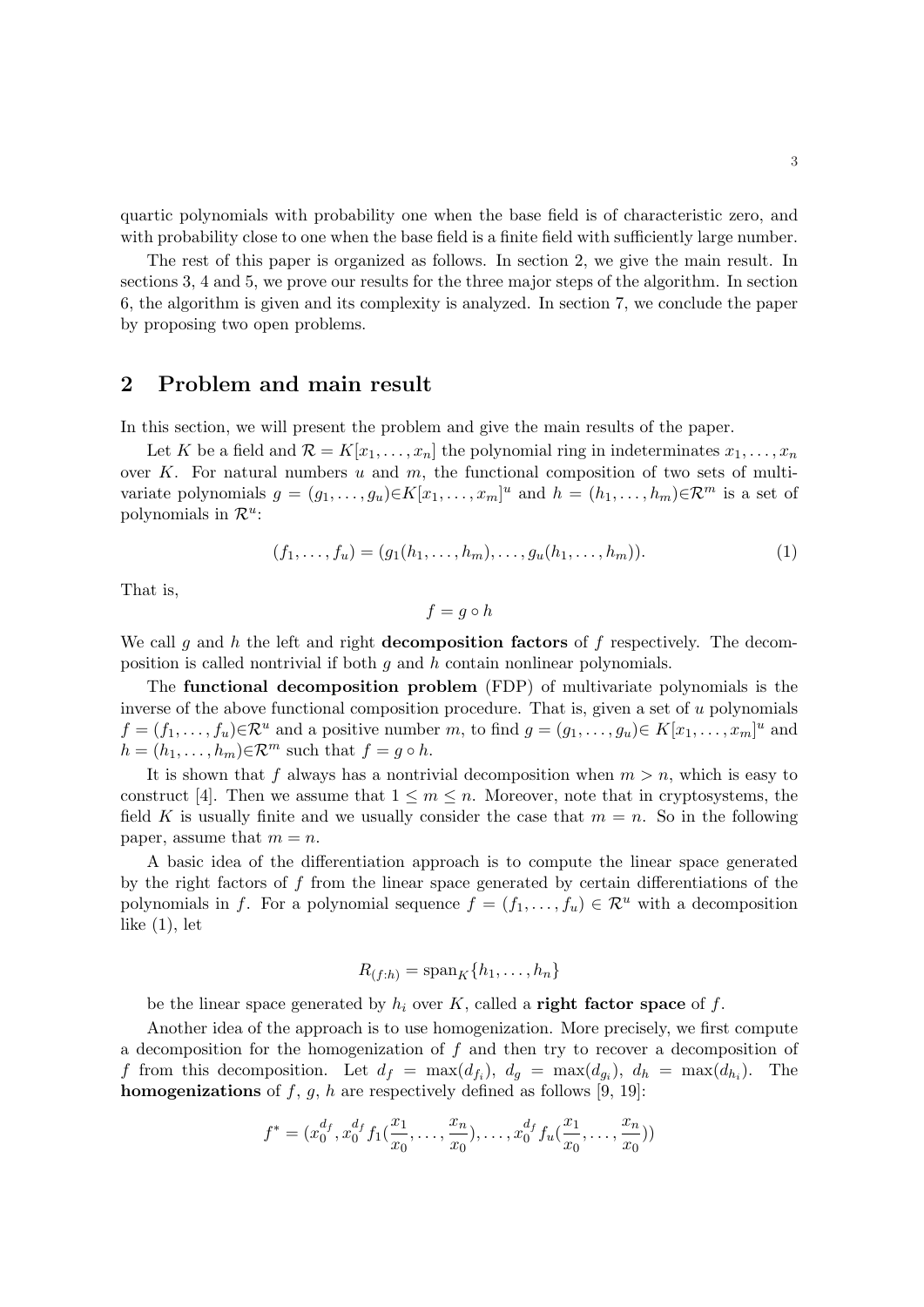$$
g^* = (x_0^{d_g}, x_0^{d_g} g_1(\frac{x_1}{x_0}, \dots, \frac{x_n}{x_0}), \dots, x_0^{d_g} g_u(\frac{x_1}{x_0}, \dots, \frac{x_n}{x_0}))
$$
  

$$
h^* = (x_0^{d_h}, x_0^{d_h} h_1(\frac{x_1}{x_0}, \dots, \frac{x_n}{x_0}), \dots, x_0^{d_h} h_n(\frac{x_1}{x_0}, \dots, \frac{x_n}{x_0})).
$$

Then the approach proposed in [8, 9, 10, 19] can be divided into three major steps which will be explained later.

#### Algorithm FDPMP

- Compute a right factor space  $R_{(f^*:h^*)}$  for the homogenization  $f^*$  of f.
- Compute a right factor space  $R_{(f:h)}$  from  $R_{(f^*:h^*)}$ .
- Compute an FDP for f from  $R_{(f:h)}$ .

We will show that there exists a complete polynomial time algorithm for Step 3, while for Step 1, there exist probabilistic algorithms in certain cases. We will discuss Steps 1, 2, 3 in the next three sections.

A decomposition  $f = g \circ h$  satisfying the following condition

$$
d_f = d_g \cdot d_h \tag{2}
$$

is called a **degree proper decomposition**, where  $d_f$ ,  $d_g$ , and  $d_h$  are the degrees of f, g, and  $h$  respectively. All decompositions in this paper are assumed to be degree proper unless mentioned otherwise. In this paper, we will show that the scheme **FDPMP** can be developed into a polynomial time decomposition algorithm for certain degree proper decompositions with high probability for random homogeneous polynomials. Here, a set of polynomials  $f$  is called **random** or **randomly decomposable** if  $f = g \circ h$  and g, h are random polynomials.

**Theorem 2.1** Let  $f \in K[x_1,\ldots,x_n]^n$  be a set of quartic homogeneous polynomials, each polynomial is of the same degree, for  $n \geq 5$ , we have a polynomial time probabilistic algorithm to find a degree proper decomposition  $f = g \circ h$  for  $g, h \in K[x_1, \ldots, x_n]^n$ . For a random decomposition f, the algorithm will give correct result with probability one when K is of characteristic zero, and with probability close to one when  $K = F_q$  and q is a sufficiently large number.

If the conjecture proposed in Step 2 is correct, then we have the following theorem.

**Theorem 2.2** Let  $f \in K[x_1, \ldots, x_n]^n$  be a set of polynomials with degree less than or equal to four, and at least one polynomial has degree four. Assume that Conjecture  $5.4$  is correct, then, for  $n \geq 5$ , we have a polynomial time probabilistic algorithm to find a degree proper decomposition  $f = g \circ h$  for  $g, h \in K[x_1, \ldots, x_n]^n$ . For a random decomposition f, the algorithm will give correct result with probability one when K is of characteristic zero, and with probability close to one when  $K = F_q$  and q is a sufficiently large number.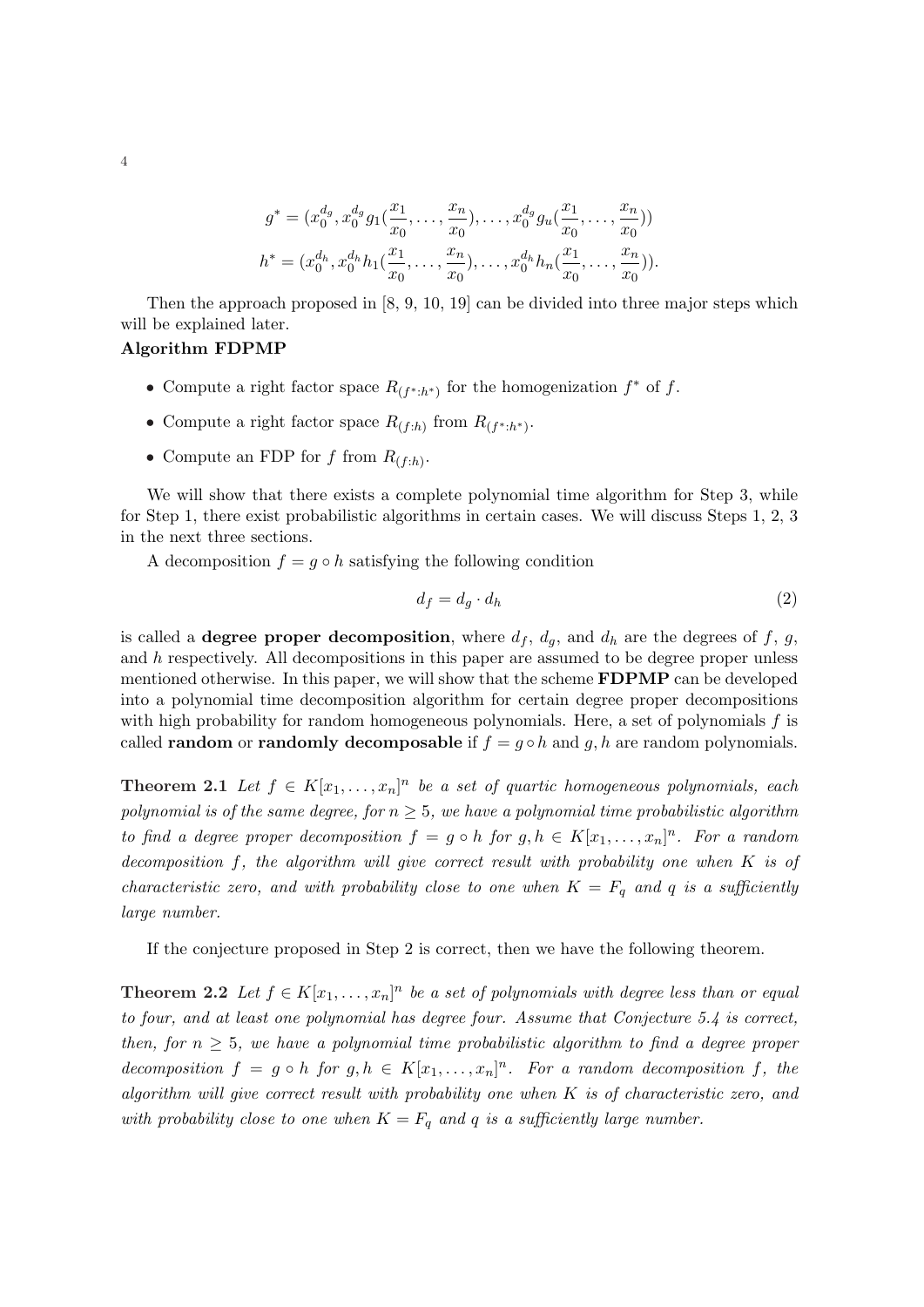The main idea to prove the above result is to consider the generic FDP. A generic poly-The main idea to prove the above result is to consider the generic FDT. A generic poly-<br>nomial of degree d in  $K[x_1, \ldots, x_n]$  is of the form  $\sum u_{i_1...i_n} x_1^{i_1} \cdots x_n^{i_n}$   $(i_1 + \cdots + i_n \leq d)$  where  $u_{i_1...i_n}$  are indeterminates. An FDP  $f = g \circ h$  is call a **generic decomposition** if g and h are generic polynomials of degrees greater than one.

We will show that if  $f = g \circ h$  is a generic FDP for two quadratic polynomials g and h, then we can compute q and h with a polynomial number of arithmetic operations in the coefficients fields of g and h. Furthermore, when the coefficients of g and h specialize to concrete values in the base field  $K$ , the algorithm still works with probability close to one.

**Remark 2.3** Let  $N = n(n+1)(n+2)$ . Then the coefficients of g and h can be considered as an element of  $K^N$ . For convenience, we can also say that  $(q, h)$  is an element of  $K^{2N}$ . From the above analysis, if  $K$  is of characteristic zero, then the coefficients of  $g$  and  $h$  for which the algorithm fails to compute the decomposition  $g \circ h$  consists of an algebraic variety in  $K^N$ . In other words, these  $(g, h)$  is a subset of  $K^N$  with dimensions lower than 2N. In this sense, we say that the algorithm will succeed with probability one. If  $K$  is a finite field, we will give an estimation of the size of the failure subset and show that it is very small compared with N.

## 3 Compute an FDP from a right factor space

In this section, we will show how to compute a decomposition for  $f$  from its right factor space efficiently. We discuss this problem first, because the result in this section will be used in Section 5. Also, among the three steps of the Algorithm FDPMP, this is the only step that has a complete solution.

We first prove several basic properties for  $R_{(f:h)}$ .

Lemma 3.1 Two equivalent decompositions of f have the same right factor space.

*Proof.* Suppose that f has two equivalent decompositions  $g \circ h = g' \circ h'$ . By the definition of equivalent decompositions, there exists a nonsingular matrix  $A \in GL_n(K)$  such that  $h' = h \cdot A$ . Therefore,  $\text{span}_K \{h_1, \ldots, h_n\} = \text{span}_K \{h'_1, \ldots, h'_n\}.$  $\mathbf{I}$ 

The following result shows that the FDP of a set of polynomials can be reduced to the FDP of several single polynomials. Denote the set of all right factor spaces of F by  $SR_F$ .

Lemma 3.2 If  $f = (f_1, \ldots, f_u) \in \mathcal{R}^u$ , then

$$
SR_f = \bigcap_{i=1}^u SR_{f_i}.\tag{3}
$$

*Proof.* It is clear that  $SR_f \subseteq \bigcap_{i=1}^u SR_{f_i}$ . Assume that  $W \in \bigcap_{i=1}^u SR_{f_i}$  and  $h_1, \dots, h_m$ be a basis of W. Then there are  $g_i \in K[x_1, \dots, x_m]$  such that  $f_i = g_i(h_1, \dots, h_m)$ . Hence  $W \in SR_f$ .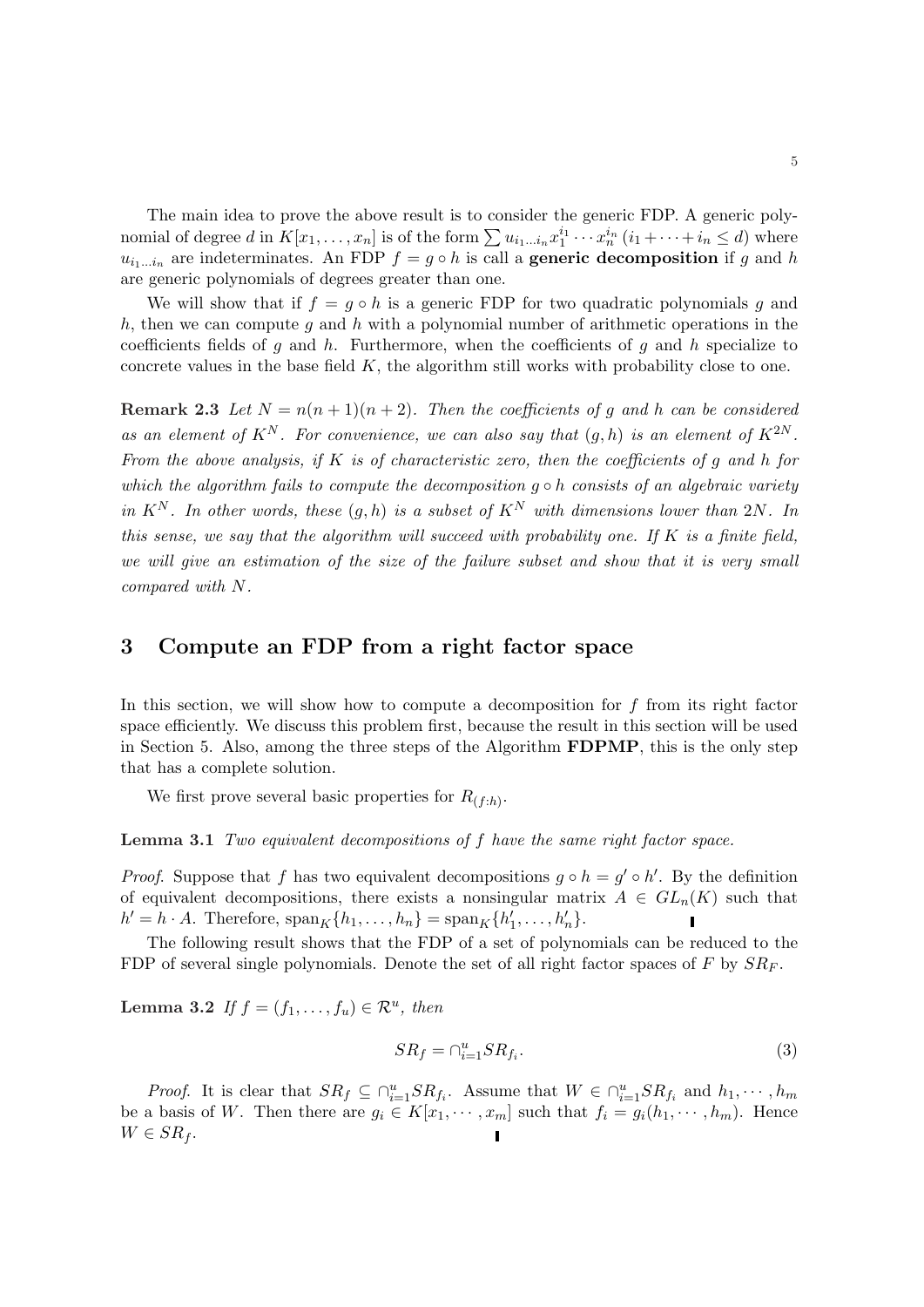Since computing the intersection of two linear spaces is easy, we may reduce the FDP of f to the FDP of a single polynomial  $f_i$ .

The approaches in [8, 19] are based on the idea of right factor space. But, the power of this idea is not fully explained in previous work. For instance, it is assumed that the rank of  $R_f$  is n in [9]. It is clear that this condition is not necessarily correct since h can be a set of arbitrary polynomials. For instance, if  $h = (\sum_{i=1}^n x_i^2, x_2^2, \dots, x_2^2)$  then the rank of  $R_f$  is always two for any decomposition  $f = g \circ h$ .

The following result shows that we can recover a right decomposition factor for  $f$  from  $R_{(f:h)}$  under any condition.

**Theorem 3.3** Let  $B = \{b_1, \ldots, b_k\}$  be a basis of  $R_{(f:h)} = \text{span}_{K} \{h_1, \ldots, h_n\}$ . If  $\dim(R_{(f:h)}) =$  $k = n$ , then B is a right decomposition factor of f. If  $\dim(R_{(f:h)}) = k < n$ , then  $(b_1, \ldots, b_k, b_1, \ldots, b_k)$  $\dots, b_1$ ) is a right decomposition factor of f.

*Proof.* Firstly, assume that  $\dim(R_{(f:h)}) = n$ . Since  $\{h_1, \ldots, h_n\} \in R_{(f:h)}$  and B is a basis of  $R(f,h)$ , each  $h_i$  can be expressed as a linear combination of  $\{b_1,\ldots,b_n\}$ . That is, there exists an invertible matrix  $P \in GL_n(K)$  such that  $(h_1, \ldots, h_n) = (b_1, \ldots, b_n) \cdot P$ . Then  $f = g \circ h = g(X \cdot P) \circ (h \cdot P^{-1}) = g(X \cdot P) \circ (b_1, \ldots, b_n)$ , where  $X = (x_1, \ldots, x_n)$ . Therefore,  $B$  is also a right decomposition factor of  $f$ .

Secondly, let  $\dim(R_{(f:h)}) = k < n$ . For the decomposition of  $f = g \circ h$ , since  $\{h_1, \ldots, h_n\} \in$  $R_{(f:h)}$  and B is a basis of  $R_{(f:h)}$ ,  $h_i = \sum_{j}^{k}$  $_{j=1}^{k} a_{i,j} b_j.$ 

Therefore, we have

$$
(h_1,\ldots,h_n)=(b_1,\ldots,b_k)\left(\begin{array}{ccc}a_{11}&\ldots&a_{n1}\\ \vdots&\ddots&\vdots\\ a_{1k}&\ldots&a_{nk}\end{array}\right).
$$

and  $(a_{ij})_{k\times n}$  contains a nonsingular  $k \times k$  submatrix, or else  $\dim(\text{span}_K\{h_1, \ldots, h_n\}) < k$ , a contradiction.

Suppose that

$$
\det\left(\begin{array}{ccc} a_{11} & \dots & a_{k1} \\ \vdots & \ddots & \vdots \\ a_{1k} & \dots & a_{kk} \end{array}\right) \neq 0.
$$

Then  $(h_1, \ldots, h_n) = (b_1, \ldots, b_k, h_{k+1}, \ldots, h_n)A$ , where

$$
A = \left(\begin{array}{cccc} a_{11} & \dots & a_{k1} \\ \vdots & \ddots & \vdots \\ a_{1k} & \dots & a_{kk} \\ \end{array}\right)
$$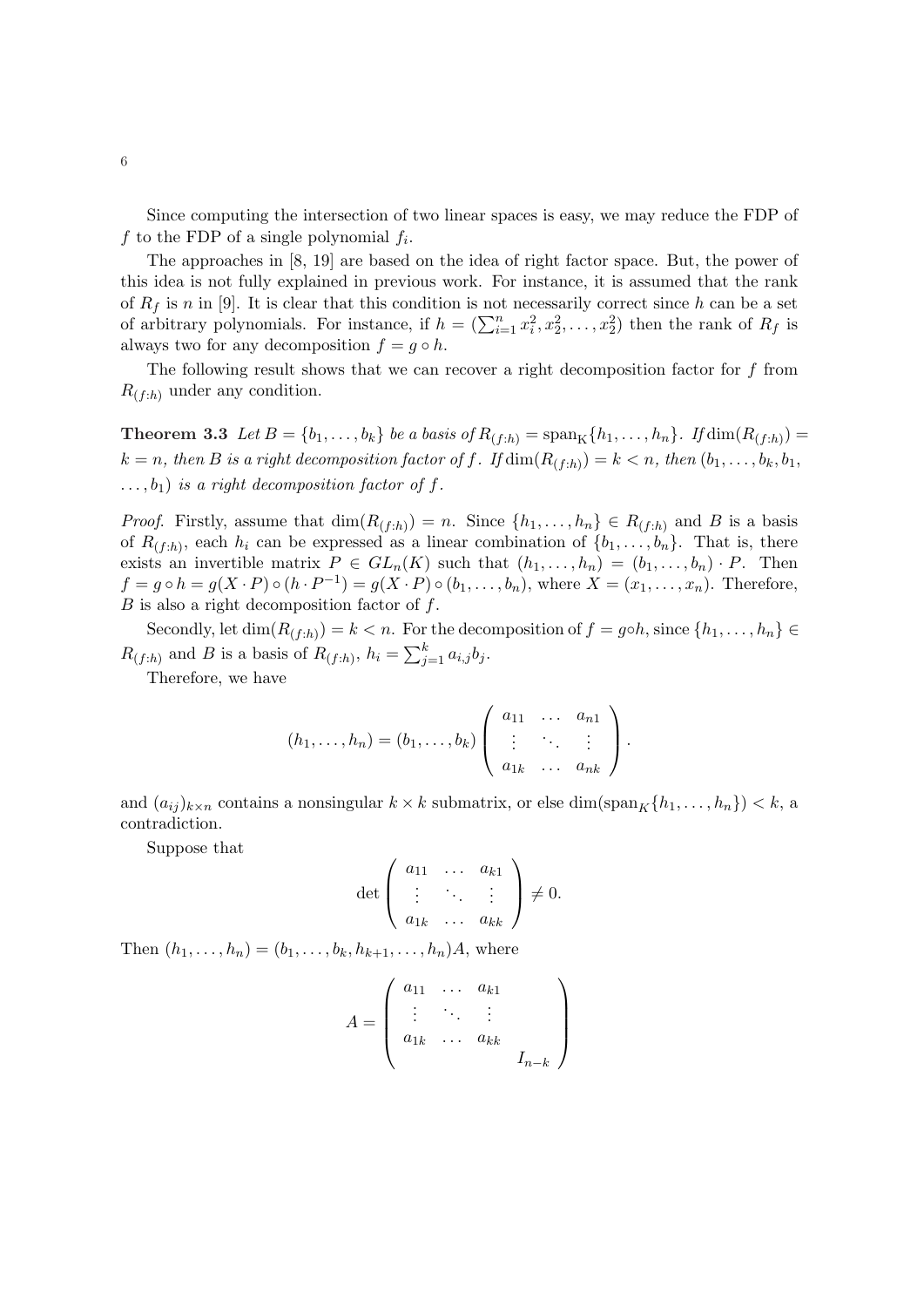is an  $n \times n$  invertible matrix. Moreover, let

$$
B = \begin{pmatrix} -a_{k+1,1} + 1 & -a_{k+2,1} + 1 & \dots & -a_{n,1} + 1 \\ -a_{k+1,2} & -a_{k+2,2} & \dots & -a_{n,2} \\ \vdots & \vdots & \ddots & \vdots \\ -a_{k+1,k} & -a_{k+2,k} & \dots & -a_{n,k} \\ & & I_{n-k} & & \end{pmatrix}
$$

be an  $n \times n$  invertible matrix. It is easy to see that

$$
(b_1, \ldots, b_k, b_1, \ldots, b_1) = (b_1, \ldots, b_k, h_{k+1}, \ldots, h_n)B.
$$

Hence,

$$
(h_1, \ldots, h_n) = (b_1, \ldots, b_k, b_1, \ldots, b_1)B^{-1}A.
$$

Since  $B^{-1}A$  is nonsingular, there exists a  $g''$  such that  $f = g'' \circ (b_1, \ldots, b_k, b_1, \ldots, b_1)$  which is an equivalent form of  $f = g \circ h$ . So we can choose  $(b_1, \ldots, b_k, b_1, \ldots, b_1)$  as a right decomposition factor of f.

Note that the last  $n - k$  elements  $b_1$  in the right factor can be replaced with any  $b_i$  in Theorem 3.3.

**Corollary 3.4** Corresponding to a given right factor space  $R_{(f:h)}$ , f has a unique decomposition under the relation of equivalence.

Restricted to decomposition of quartic polynomials considered in Theorem 2.2, we have the following result.

**Theorem 3.5** Use the same assumption as Theorem 2.2. If  $R_{(f:h)}$  is known, we can compute g with  $O(n^{3\omega})$  arithmetic operations in the field K, where  $2 \leq \omega < 3$ .

*Proof.* Suppose  $R_{(f:h)} = \text{span}_{K}(h_1, \ldots, h_k)$  is known. Then a right decomposition factor of f is also known by Theorem 3.3. To find  $g$ , we may simply by solving a system of linear equations with the coefficients of g as indeterminates. Note that g has  $nC_n^2 = O(n^3)$ coefficients. Then we need  $O((n^3)^\omega) = O(n^{3\omega})$  arithmetic operations in K to find g, where  $\omega$  is the matrix exponent [2] to measure the complexity of solving linear equations.  $\blacksquare$ 

### 4 Decomposition of a set of homogenous polynomials

In this section, we consider the decomposition of  $f$  when each polynomial of it is homogeneous of the same degree. More precisely, we will consider the following problem: "Let  $f$  be a set of quartic homogeneous polynomials. Find a decomposition  $f = g \circ h$  where g, h are sets of quadratic homogeneous polynomials."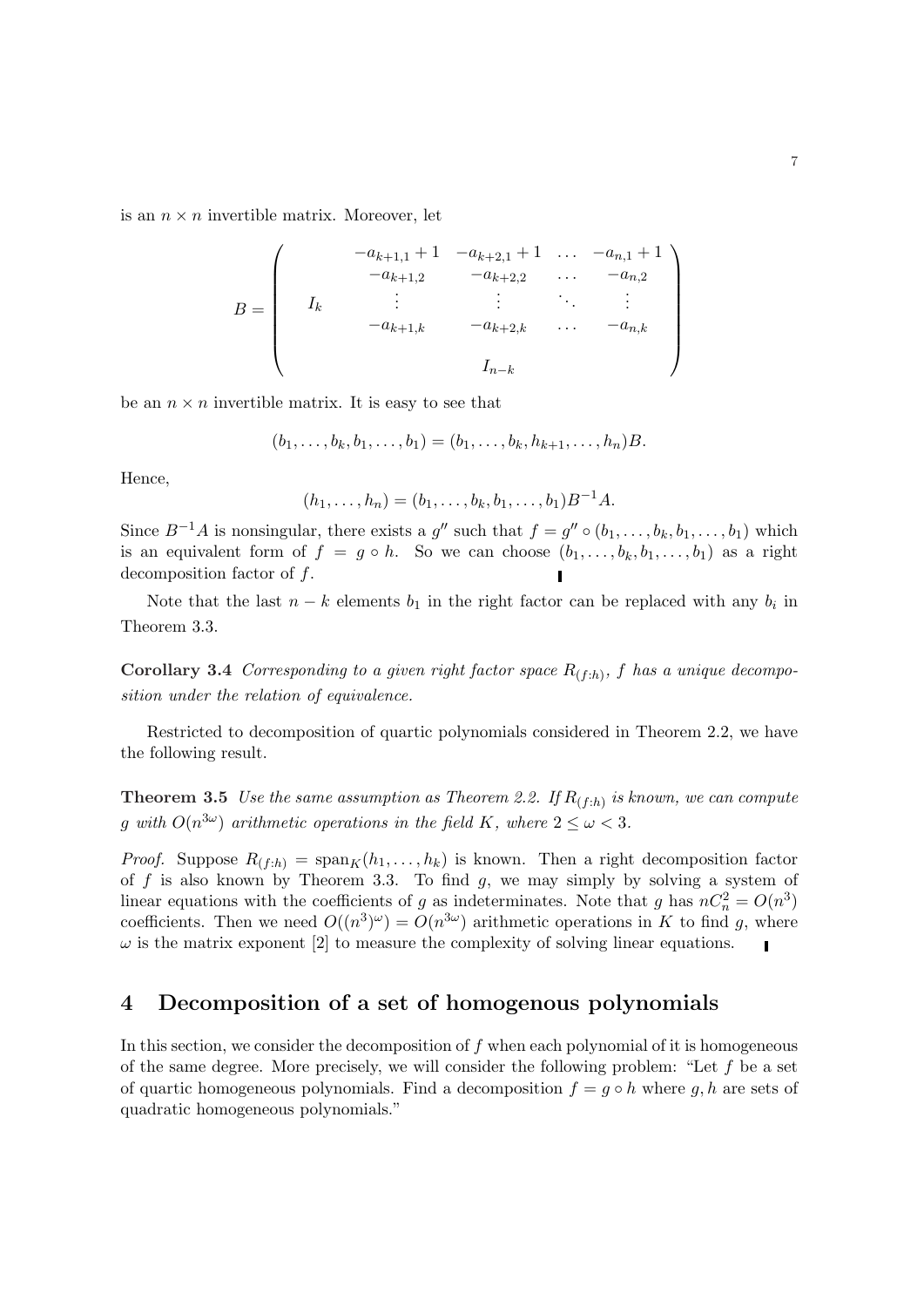We may consider the problem in two steps. First, we compute the following linear space over K

$$
\widetilde{V}_f = \operatorname{span}_K \{ \frac{\partial f_i}{\partial x_j} : 1 \le i \le u, 1 \le j \le n \}. \tag{4}
$$

Since  $f = g \circ h$  and g consists of quadratic polynomials, it is clear that  $V_f$  is contained in the following linear space.

$$
V_f = \operatorname{span}_K \{ x_i h_j : 1 \le i, j \le n \}. \tag{5}
$$

The following example shows that  $V_f$  could be a proper subset of  $V_f$ .

Example 4.1 Let  $f = (xy^2z, x^2y^2 + xy^2z, xy^2z + y^2z^2), g = (xz, x^2 + xz, xz + z^2), h =$  $(xy, y^2, yz)$ . It is easy to check that  $f = g \circ h$ . We have  $\widetilde{V}_f = \text{span}_K\{xyz, y^2z, yz^2, xy^2, x^2y\}$ and  $V_f = \text{span}_K\{xyz, y^2z, yz^2, xy^2, x^2y, y^3\}$ .  $\widetilde{V}_f$  is a proper subset of  $V_f$ . Later in this section, we will see that h cannot be recovered from its corresponding  $\widetilde{V}_f$  in this example.

The idea of the algorithm is to compute  $\tilde{V}_f$  first, then try to recover  $V_f$  from  $\tilde{V}_f$ , and finally compute  $R_{(f:h)}$  from  $V_f$ . We will analyze the above procedure in the following two subsections. The problem is divided into two cases:  $u = n$  or  $u < n$ .

#### 4.1 The case when  $u = n$

We divide the procedure into two steps: to compute  $V_f$  from  $\widetilde{V}_f$  and to recover  $R_{(f:h)}$  from  $V_f$ .

A. Compute  $V_f$  from  $V_f$ 

When  $u = n$ ,  $\tilde{V}_f$  is generated by  $n^2$  cubic polynomials, and  $\dim(\tilde{V}_f) \leq \dim(V_f) \leq n^2$ . In the next theorem, we will show that the probability for  $V_f = V_f$  is close to one under some conditions. The idea of the proof is to find a nonsingular matrix  $A$  in some indeterminates such that if a set of specialization of these indeterminates does not vanish |A| then  $V_f = V_f$ .

**Theorem 4.2** For randomly chosen g and h, let  $f = g \circ h$ . Then

- 1.  $\widetilde{V}_f = V_f$  with probability one when the field K is of characteristic zero.
- 2.  $\widetilde{V}_f = V_f$  with probability close to one when  $K = GF(q)$  and q is sufficiently large.

Proof. Assume that

$$
f_i = \sum_{1 \le k, l \le n} a_{k,l}^{(i)} h_k h_l, (1 \le i \le n)
$$

where  $a_{k,l}^{(i)} = a_{l,k}^{(i)}$  for  $1 \leq k, l \leq n$ , and

$$
h_i = \sum_{1 \le k \le l \le n} b_{k,l}^{(i)} x_k x_l, (1 \le i \le n).
$$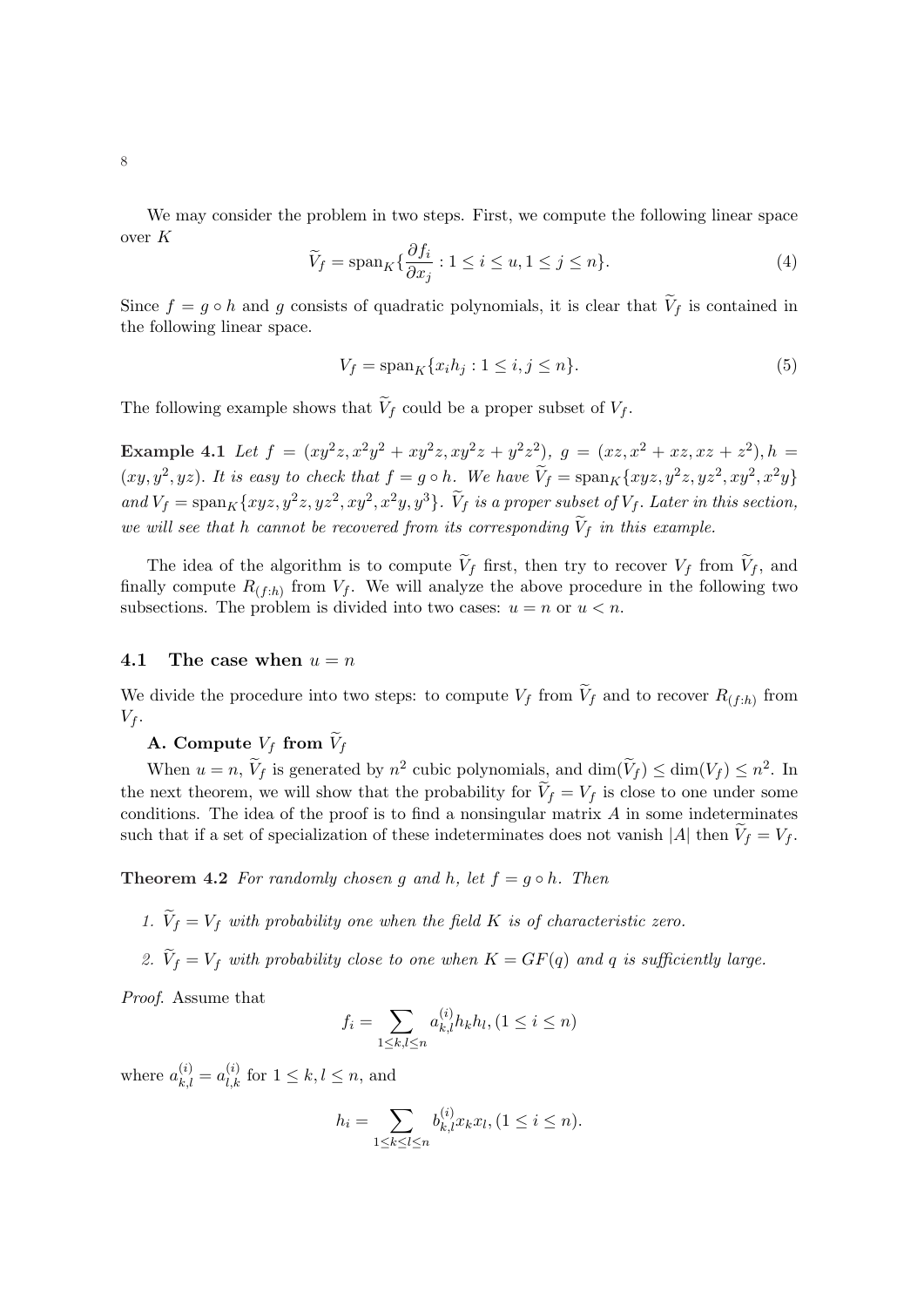Then

$$
\frac{\partial f_i}{\partial x_j} = \sum_{1 \leq k,l \leq n} a_{k,l}^{(i)}(h_k \frac{\partial h_l}{\partial x_j} + h_l \frac{\partial h_k}{\partial x_j}).
$$

Let

$$
U_i = \left(\frac{\partial f_1}{\partial x_i}, \frac{\partial f_2}{\partial x_i}, \cdots, \frac{\partial f_n}{\partial x_i}\right), V_i = (x_i h_1, x_i h_2, \cdots, x_i h_n), \text{ for } i = 1, \cdots, n.
$$

Let  $U = (U_1, U_2, \dots, U_n)^T$  and  $V = (V_1, V_2, \dots, V_n)^T$ . Each  $\frac{\partial f_i}{\partial x_j}$  can be represented by a linear combination of  $\{x_k h_l, 1 \leq k, l \leq n\}$  over K and the coefficients are expressions in  $a_{k,l}^{(i)}$ ,  $b_{k,l}^{(i)}$ . So, there exists an  $n^2 \times n^2$  matrix A such that  $U = A \cdot V$  where the elements of A are polynomials in  $a_{k,l}^{(i)}$ ,  $b_{k,l}^{(i)}$ . We will prove the  $\det(A) \neq 0$ . We make the following substitutions in A:  $a_{k,l}^{(i)} = (k+l)^i$  and  $b_{k,l}^{(i)} = \delta_{k,l}$  and denote the new matrix by  $\overline{A}$ , where  $\delta_{k,l}$ is the Kronecker's delta. After making these substitutions, one has  $f_i = \sum_{k,l} (k+l)^i x_k^2 x_l^2$ and  $h_i = x_i^2$  for  $1 \leq k, l, i \leq n$ . Now we have

$$
\frac{\partial f_i}{\partial x_s} = 4 \sum_{k=1}^n (s+k)^i x_s x_k^2, \text{ for } i, s = 1, \cdots, n,
$$

which imply that for all  $s = 1, \dots, n$ ,

$$
\begin{pmatrix}\n\frac{\partial f_1}{\partial x_s} \\
\frac{\partial f_2}{\partial x_s} \\
\vdots \\
\frac{\partial f_n}{\partial x_s}\n\end{pmatrix} = \begin{pmatrix}\n4(1+s) & 4(2+s) & \dots & 4(n+s) \\
4(1+s)^2 & 4(2+s)^2 & \dots & 4(n+s)^2 \\
\vdots & \vdots & \ddots & \vdots \\
4(1+s)^n & 4(2+s)^n & \dots & 4(n+s)^n\n\end{pmatrix} \cdot \begin{pmatrix}\nx_s x_1^2 \\
x_s x_2^2 \\
\vdots \\
x_s x_n^2\n\end{pmatrix}
$$

Therefore  $\det(\bar{A})$  is the products of a constant and n Vandermonde determinants, which is nonzero. Hence  $\det(A) \neq 0$ . One can easily see that the total degree of  $\det(A)$  in  $a_{k,l}^{(i)}, b_{k,l}^{(i)}$ equals  $2n^2$ .

When g and h specialize to concrete polynomials in  $K[x_1, \ldots, x_n]^n$ , if A is invertible then each element of  $V_f$  can be represented by a linear combination of the elements of  $V_f$ . So,  $V_f = V_f$ .

When K is of characteristic zero,  $\det(A) \neq 0$  with probability one in the sense explained in Remark 2.3. When  $K = GF(q)$ ,  $\det(A) \neq 0$  with probability at least  $\frac{q-d}{q} = \frac{q-2n^2}{q}$  $\frac{2n^2}{q}$  which is close to one when  $q$  is sufficiently large [15]. These conclude the theorem.

When  $V_f \neq V_f$ , Ye et al proposed a heuristic method to enlarge  $V_f$ , but there is no theoretical guarantee that the enlarged  $V_f$  is equal to  $V_f$  [19].

#### **B.** Recover  $R_{(f:h)}$  from  $V_f$

In this subsection, we assume that the space  $V_f$  is known and show how to recover  $R_{(f:h)}$ from  $V_f$ . Given a vector space  $V \subseteq K[x_1, \dots, x_n]$  and a set  $S \subseteq K[x_1, \dots, x_n]$ , we define  $(V : S) = \{h | \forall s \in S, \; sh \in V\}.$ 

.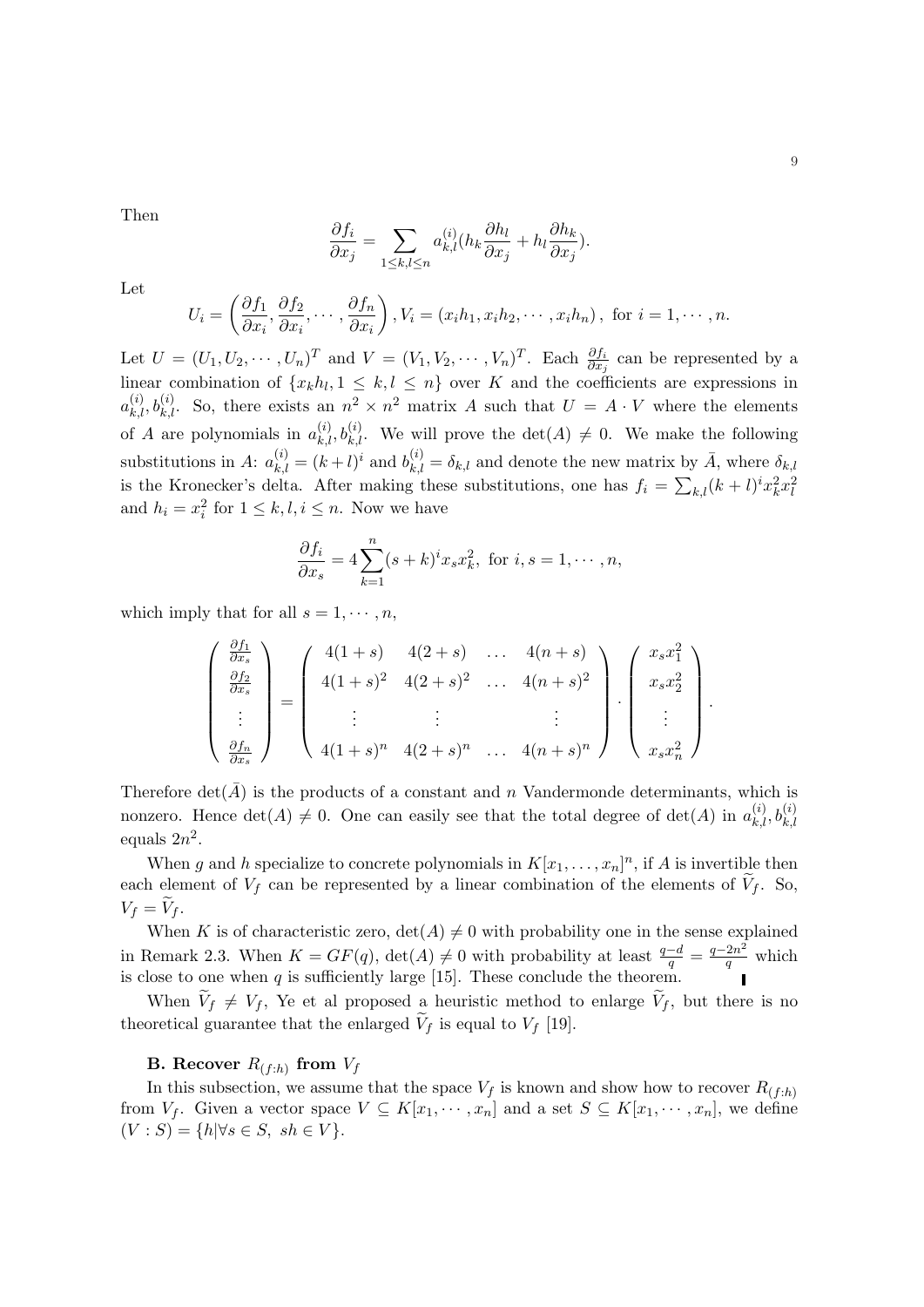By the definition of  $V_f$ ,  $x_i h_j \in V_f$  for all i, j. Hence,  $h_j \in (V_f : x_i)$ , and then  $R_{(f:h)} \subseteq$  $(V_f: x_i)$ , for all i. So we have

$$
R_{(f:h)} \subseteq \cap_i (V_f : x_i) = (V_f : L),
$$

where L is the linear space generated by the variables  $x_1, \ldots, x_n$ .

Note that  $R_{(f:h)} \subseteq (\widetilde{V}_f : L)$  does not always hold. In Example 4.1,  $(\widetilde{V}_f : L) = \{yz, xy\}$ while  $R_{(f:h)} = \{yz, xy, y^2\}$ .  $(\widetilde{V}_f : L)$  is a proper subset of  $R_{(f:h)}$ . However, by Theorem 4.2, in the general case,  $R_{(f:h)} \subseteq (V_f : L) = (\widetilde{V}_f : L)$  with probability one when K is of characteristic zero and close to one when  $K = GF(q)$  and q is sufficiently large.

One may ask that whether  $R_{(f:h)} = (V_f : L)$ ? It is not always true as shown by the following example.

Example 4.3 Let  $f = (x^2y^2, x^4 + y^4)$ ,  $g = (xy, x^2 + y^2)$  and  $h = (x^2, y^2)$ .  $(V_f : L)$  $\operatorname{span}_K\{xy,x^2,y^2\}$ .  $R_{(f:h)}$  is a proper subset of  $(V_f:L)$ .

Ye et al proposed a conjecture which suggests that for random  $R_{(f:h)}$ , the two spaces are equal with probability close to one no matter whether  $\dim(R_{(f:h)}) = n$  or  $\dim(R_{(f:h)}) < n$ [19]. The conjecture is as follows:

**Conjecture Y**[19, p319] Let W be a linear space of dimension  $\leq n$  consisting of quadratic forms in *n* variables  $x_1, \ldots, x_n$ , and L be the linear space generated by  $x_1, \ldots, x_n$ ,  $V =$  $_{1\leq i\leq n} x_i W$ . For randomly chosen W, the probability  $\rho$  that  $(V: L) = W$  is very close to one when  $n > 2$ .

It is one of the theoretical foundations of the differentiation approach. The authors [19] did not prove it and just gave a justification with some heuristic arguments. The work of Faugère and Perret is also based on this basic fact. When the number of  $(V_f : L)$  equals n, they regarded  $(V_f: L)$  as  $R_{(f:h)}$  in their algorithm [8, 9].

We will give a proof of the conjecture when  $n \geq 5$ . Actually, we will extend the conjecture into a more general case that  $W$  and  $L$  are linear spaces consisting of homogeneous polynomials with higher degree and give a proof for this extension of the conjecture. The assumption  $n \geq 5$  is not a strict limitation since in practical usages, n is much larger than five. The number q is always large in  $2R$  or  $2R^-$  scheme [8, 9]. Before proving the conjecture, we need a technical lemma. Let  $P = (p_1, \dots, p_n) \in \mathbb{N}^n$ . In the following, we will always use  $X^P$  to denote the monomial  $x_1^{p_1} \cdots x_n^{p_n}$  and  $M(d', x_1, \dots, x_n)$  to denote the set of all monomials in  $x_1, \dots, x_n$  with degree d'.

**Lemma 4.4** Assume that  $h_i =$  $\overline{ }$  $|P|=d \, a_P^{(i)} X^P \in K[a_P^{(i)}]$  $\mathbb{P}^{(i)}[x_1,\cdots,x_n]$  are homogeneous polynomials in  $x_1, \dots, x_n$  with degree d, where  $i = 1, \dots, n+1$  and  $a_P^{(i)} \in K$ . Assume that  $d' < d$ and  $n \geq 2d$ . Then if  $\{mh_i|m \in M(d',x_1,\dots,x_n), i=1,2,\dots,n+1\}$  are linearly dependent ana n 2 2a. 1 nen<br>over K, then  $\begin{pmatrix} a_p^{(i)} \end{pmatrix}$  $\binom{n}{P}$  will vanish a set of polynomials with total degree at most  $n$  $i$ g acpen $(n+d'-1)$  $d'$  $\frac{1}{\sqrt{2}}$ .

*Proof.* Let us consider  $a_p^{(i)}$  $P_P^{(i)}$  as indeterminates for a moment. Assume that  $H = \sum c_{m,i} m h_i$ where  $c_{m,i}$  are indeterminates. Regarding H as a polynomial in  $x_1, \dots, x_n$ , one can see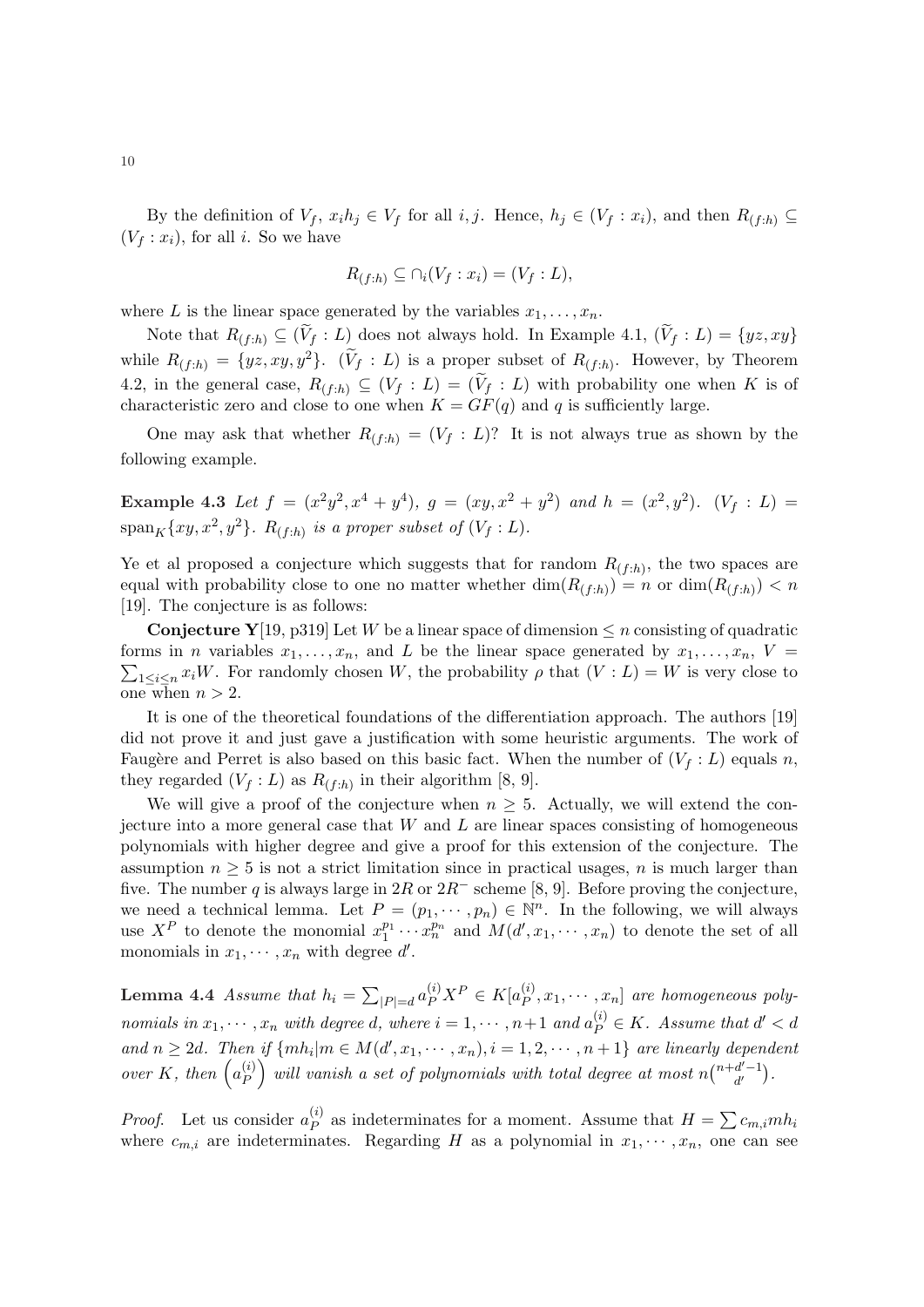that H is a polynomial with  $\binom{n+d+d'-1}{d+d'}$  $d+d'$ ¢ monomials whose coefficients are polynomials in  $c_{m,i}, a_P^{(i)}$ <sup>(i)</sup>. Setting  $H = 0$ , one can get a system of the equations as follows:  $A\vec{c} = 0$ , where A is a  $\binom{n+d+d'-1}{d+d'}$  $d+d'$ ¢ by  $n$  $(n+d'-1)$  $d'$ ?<br>、 matrix with entries linearly in the  $a_{P}^{(i)}$  $\ddot{c}$ , and  $\ddot{c}$  =  $(c_{m_1,1},\dots,c_{m_j,i},\dots)$ . By the computation, one can show that  $\binom{n+d+d'-1}{d+d'}$  $d+d'$  $\binom{n+d'-1}{d'}$  $d'$ ¢ . Hence A is of full rank if and only if  $\{mh_i|m \in M(d',x_1,\dots,x_n), i=1,\dots,n+1\}$ , are linearly independent. To prove A is of full rank, one only need to prove this for a specialization of A. Since  $n \geq 2d$ , let  $h_1 = x_1^d, h_2 = x_2^d, \ldots, h_n = x_n^d, h_{n+1} = x_1 x_2 \cdots x_d + x_{d+1} x_{d+2} \cdots x_{2d}$ . It leads to a specialization of the matrix A. Denote this specialization by  $\overline{A}$ . We claim that  $\bar{A}$  is of full rank, which is equivalent to claim that the polynomials  $mx_j^d, m(x_1 \cdots x_d +$  $x_{d+1} \cdots x_{2d}$ ,  $m \in M(d', x_1, \dots, x_n)$ ,  $j = 1, \dots, n$ , are linearly independent. Assume that

$$
\bar{H} = \sum_{m,i} \bar{c}_{m,i} m x_i^d + \sum_m \bar{b}_m m (x_1 \cdots x_d + x_{d+1} \cdots x_{2d}) = 0
$$

where  $\bar{c}_{m,i}, \bar{b}_m \in K$ . For convenience, denote  $\partial x_1^{q_1} \cdots \partial x_n^{q_n}$  by  $\partial m$  where  $m = x_1^{q_1} \cdots x_n^{q_n}$ . One can see that

$$
\frac{\partial^{d+d'}(\bar{H})}{\partial mx_i^d} = \begin{cases} * \bar{c}_{m,i} & \forall m' \in M, m' x_1 \cdots x_d \neq m x_i^d \text{ and } m' x_{d+1} \cdots x_{2d} \neq m x_i^d; \\ * \bar{c}_{m,i} + * \bar{b}_{m'} & \exists m' \in M \text{ s.t. } m' x_1 \cdots x_d = m x_i^d \text{ or } m' x_{d+1} \cdots x_{2d} = m x_i^d; \\ \frac{\partial^{d+d'}(\bar{H})}{\partial mh} = \begin{cases} * \bar{b}_m & h = x_1 \cdots x_d \text{ and } \forall m' \in M \forall i, m x_1 \cdots x_d \neq m' x_i^d; \\ * \bar{c}_{m',i} + * \bar{b}_m & h = x_{d+1} \cdots x_{2d} \text{ and } \exists m' \in M \exists i \text{ s.t. } m x_1 \cdots x_d = m' x_i^d; \end{cases}
$$

where ∗ denote positive integers. Since  $\frac{\partial^{d+d'}(\bar{H})}{\partial \bar{m}} = 0$  for all monomials  $\tilde{m}$ , the claim is proved. Therefore A is of full rank. Now consider the  $a_p^{(i)}$  $P_P^{(i)}$  as the elements in K. If  $\{mh_i|m \in$  $M(d', x_1, \dots, x_n), i = 1, 2, \dots, n+1$  are linearly dependent, which implies that  $A\vec{c} = 0$  has a nontrivial solution, then  $\begin{pmatrix} a_p^{(i)} \\ b_p^{(i)} \end{pmatrix}$  must vanish the determinants of all  $n \begin{pmatrix} n+d'-1 \\ d' \end{pmatrix}$  by  $n \begin{pmatrix} n+d'-1 \\ d$ P  $\mathop{.}\limits^n$ must vanish the determinants of all  $n$  $(n+d'-1)$  $d'$ ¢ by  $n$  $(n+d'-1)$  $d'$ ∾<br>∖ submatrices of A. This completes the proof.

Let  $h = (h_1, h_2, \dots, h_n)$  where the  $h_i$  are homogeneous polynomials with the same degrees in  $K[x_1, \dots, x_n]$  and let  $d_h$  be the degree of  $h_i$ . Denote

$$
U(h, d') = \mathrm{span}_{K} \{m h_{i} | m \in M(d', x_{1}, \cdots, x_{n}), i = 1, 2, \cdots, n\}.
$$

Let  $W = \text{span}_K\{h_1, \dots, h_n\}$ . Then we have

**Theorem 4.5** For randomly chosen  $h_1, h_2, \dots, h_n$ , if  $d' < d_h$  and  $n > 2d_h$ , then the probability  $\rho$  that  $(U(h, d'): x_1^{d'}$  $\binom{d'}{1} = W$  is one when the field K is of characteristic zero and close to one when  $K = GF(q)$  with q sufficiently large.

*Proof.* Assume that  $h_i =$  $\overline{ }$  $|P|=d_h a_P^{(i)} X^P \in K[x_1, \cdots, x_n],$  where the  $a_P^{(i)} \in K$ . Denote  $\overline{U} = \{H \in U(h, d') \mid x_1^{d'}\}$  $\mathbb{Z}[P] = a_h \overset{\sim}{\rightarrow} P$ <br> $\mathbb{Z}[H]$ . For  $\sum_i G_i h_i \in \overline{U}$ , let

$$
G_i = \widetilde{G}_{0,i}x_1^{d'} + \widetilde{G}_{1,i}x_1^{d'-1} + \ldots + \widetilde{G}_{d'-2,i}x_1^2 + \widetilde{G}_{d'-1,i}x_1 + \widetilde{G}_{d',i}
$$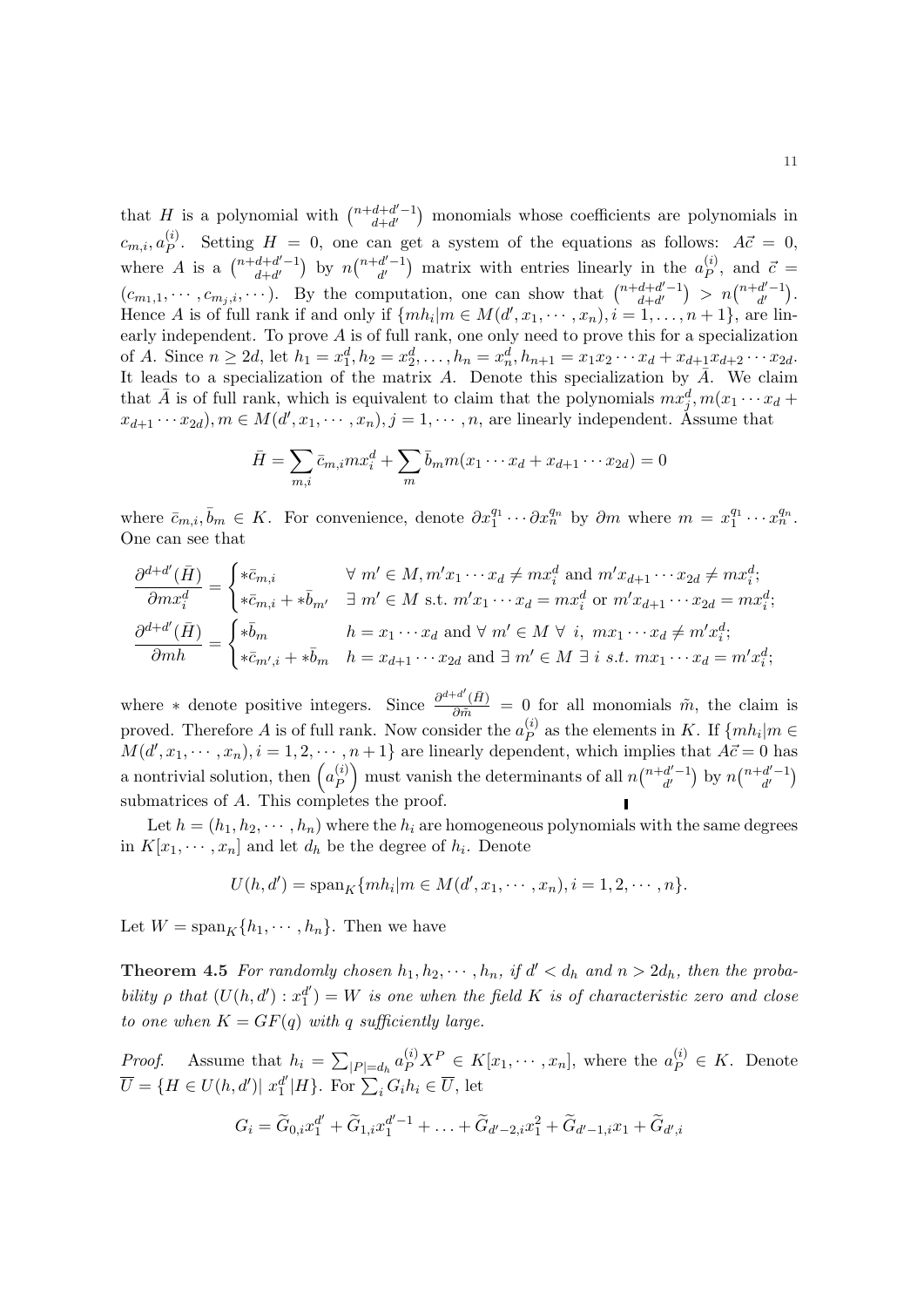and

12

$$
h_i = \widetilde{h}_{0,i}x_1^{d_h} + \widetilde{h}_{1,i}x_1^{d_h-1} + \ldots + \widetilde{h}_{d_h-2,i}x_1^2 + \widetilde{h}_{d_h-1,i}x_1 + \widetilde{h}_{d_h,i},
$$

where  $\widetilde{G}_{0,i}, \widetilde{G}_{1,i}, \ldots, \widetilde{G}_{d',i}$  are homogeneous polynomials in  $x_2, \ldots, x_n$  with degree  $0, 1, \ldots, d'$ respectively and  $\widetilde{h}_{0,i}, \widetilde{h}_{1,i}, \ldots, \widetilde{h}_{d_h,i}$  are homogeneous polynomials in  $x_2, \ldots, x_n$  with degree respectively and  $n_{0,i}, n_{1,i}, \ldots, n_{d_h,i}$  are nonogeneou<br>0, 1, ...,  $d_h$  respectively. Since  $\sum_i G_i h_i \equiv 0 \mod x_1^{d'}$  $_1^d$ , we have

$$
\sum_{i} G_{i} h_{i} \equiv \sum_{i} \left( x_{1}^{d'-1} \left( \widetilde{G}_{1,i} \widetilde{h}_{d_{h},i} + \widetilde{G}_{2,i} \widetilde{h}_{d_{h}-1,i} + \ldots + \widetilde{G}_{d',i} \widetilde{h}_{d_{h}-d'+1,i} \right) \right.
$$
  
\n
$$
+ x_{1}^{d'-2} \left( \widetilde{G}_{2,i} \widetilde{h}_{d_{h},i} + \widetilde{G}_{3,i} \widetilde{h}_{d_{h}-1,i} + \ldots + \widetilde{G}_{d',i} \widetilde{h}_{d_{h}-d'+2,i} \right) + \ldots
$$
  
\n
$$
+ x_{1}^{2} \left( \widetilde{G}_{d'-2,i} \widetilde{h}_{d_{h},i} + \widetilde{G}_{d'-1,i} \widetilde{h}_{d_{h}-1,i} + \widetilde{G}_{d',i} \widetilde{h}_{d_{h}-2,i} \right)
$$
  
\n
$$
+ x_{1} \left( \widetilde{G}_{d'-1,i} \widetilde{h}_{d_{h},i} + \widetilde{G}_{d',i} \widetilde{h}_{d_{h}-1,i} \right) + \widetilde{G}_{d',i} \widetilde{h}_{d_{h},i} \right)
$$
  
\n
$$
\equiv 0 \mod x_{1}^{d'}.
$$

Therefore,

$$
\sum_{i} \left( \widetilde{G}_{1,i} \widetilde{h}_{d_h,i} + \widetilde{G}_{2,i} \widetilde{h}_{d_h-1,i} + \ldots + \widetilde{G}_{d',i} \widetilde{h}_{d_h-d'+1,i} \right) = 0, \tag{6}
$$

$$
\sum_{i}^{i} \left( \widetilde{G}_{2,i} \widetilde{h}_{d_h,i} + \widetilde{G}_{3,i} \widetilde{h}_{d_h-1,i} + \ldots + \widetilde{G}_{d',i} \widetilde{h}_{d_h-d'+2,i} \right) = 0, \tag{7}
$$

$$
\sum_{i} \left( \widetilde{G}_{d'-2,i} \widetilde{h}_{d_h,i} + \widetilde{G}_{d'-1,i} \widetilde{h}_{d_h-1,i} + \widetilde{G}_{d',i} \widetilde{h}_{d_h-2,i} \right) = 0, \tag{8}
$$

$$
\sum_{i} \left( \widetilde{G}_{d'-1,i} \widetilde{h}_{d_h,i} + \widetilde{G_{d',i}} \widetilde{h}_{d_h-1,i} \right) = 0, \tag{9}
$$

.

$$
\sum_{i} \widetilde{G}_{d',i} \widetilde{h}_{d_h,i} = 0.
$$
 (10)

Assume that for each  $1 \leq k \leq d'$ ,  $\{mx_i^d|m \in M(k, x_2, \dots, x_n), i = 2, \dots, n\}$  are linearly independent. Then by the equalities (6) - (10), one has  $\tilde{G}_{j,i} = 0$  for  $j = 1, \dots, d'$  and  $i = 1, \dots, n$ . Therefore  $\overline{U} = \{$ anties (0)  $\cdot$  (10), one has  $\sigma_{j,i} = 0$  for  $j =$ <br> $\sum_i \widetilde{G}_{0,i} h_i$   $\subseteq W$ . Note that  $(U(h,d') : x_1^{d'}$  $\begin{bmatrix} d' \\ 1 \end{bmatrix} = \overline{U}$ . Hence  $(U(h, d')) : x_1^{d'}$  $\binom{d'}{1}$  = W. By Lemma 4.4, the  $a_P^{(i)}$  $P_P^{(i)}$  such that for some  $k \leq d'$ ,  $\{mh_i|m \in$  $M(k, x_2, \dots, x_n), i = 1, \dots, n$  are linearly dependent are the zeroes of some polynomials with degree at most  $(n-1)\binom{n+d+k-2}{d+k} \leq (n-1)\binom{n+d+d'-2}{d+d'} \triangleq N$ .  $d+k$  $\binom{n}{\leq (n-1)} \binom{n+d+d'-2}{d+d'}$  $d+d'$  $\tilde{\mathcal{L}}$  $\triangleq N$ e: .

Hence when K is of characteristic zero, the probability that  $(U(h, d'): x_1^{d'})$  $\binom{d'}{1} = W$  is one; when  $K = GF(q)$ , the probability that  $(U(h, d') : x_1^{d'}$  $\binom{d'}{1} = W$  is at least  $\frac{q-N}{q}$  which is close to one when  $q$  is sufficiently large [15].

**Remark 4.6** In general, when  $K$  is algebraically closed, Theorem 4.5 does not hold for sufficiently large integer d'. For randomly chosen  $h_1, \dots, h_n$ , the set of zeroes of  $\{h_1, \dots, h_n\}$ in  $\mathbb{P}(K)^{n-1}$  is empty, where  $\mathbb{P}(K)^{n-1}$  is n − 1 dimension projective space over K. Then by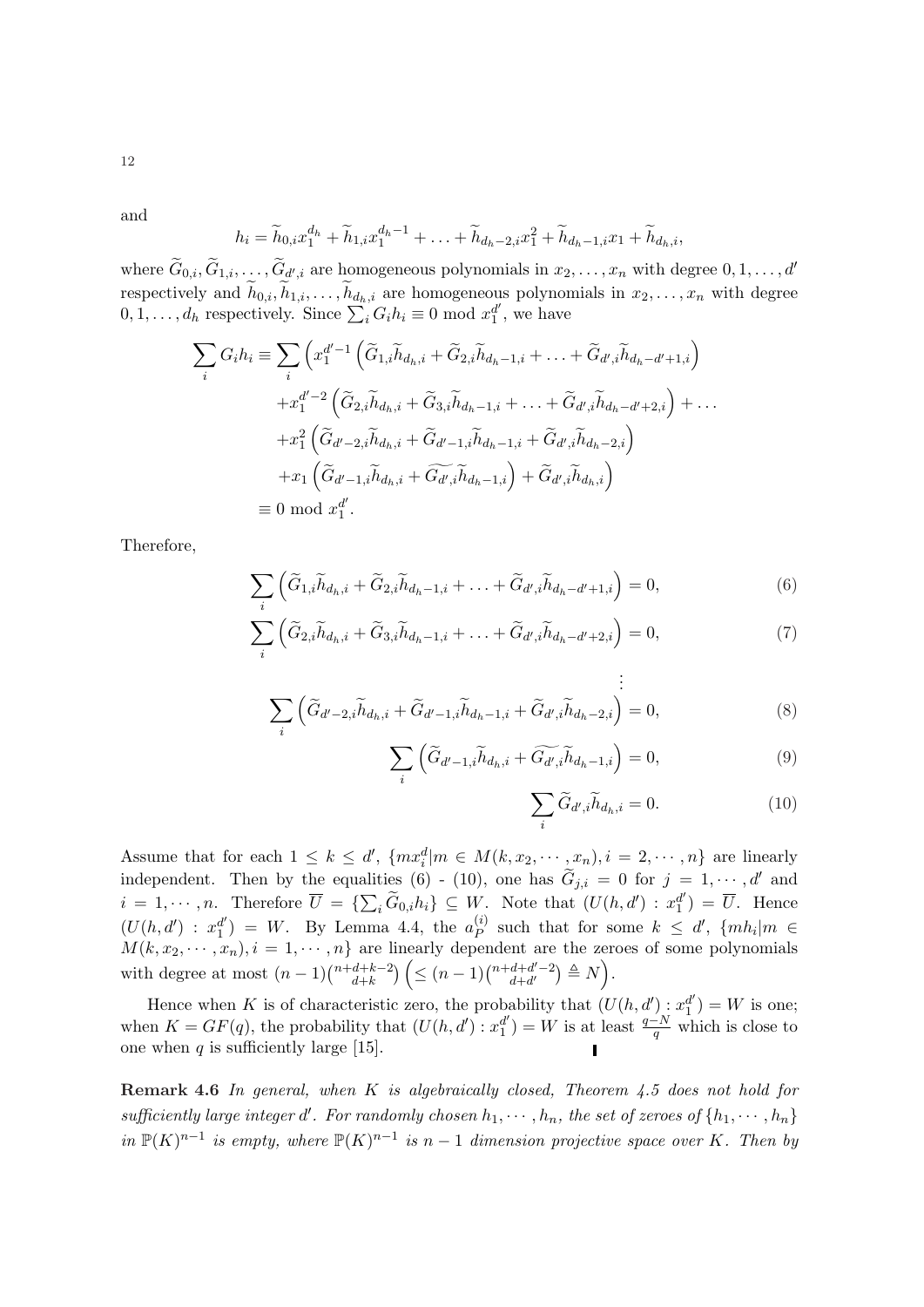the Projective Weak Nullstellensatz Theorem (Theorem 8, p.374, [3]), there is some integer r such that  $\langle x_1, \dots, x_n \rangle^r \subseteq \langle U(h, r - d_h) \rangle$ . Let  $d' = r - d_h$ . Then  $M(r, x_1, \dots, x_n) \subseteq$  $U(h, d')$ , which implies that  $M(d_h, x_1, \dots, x_n) \subseteq (U(h, d')) : x_1^{d'}$  $_1<sup>d'</sup>$ ). However, in general,  $W \neq \mathrm{span}_K(M(d_h, x_1, \cdots, x_n)).$ 

Corollary 4.7 Conjecture Y is correct over K when  $n \geq 5$ , where K is of characteristic zero or is a finite field consisting of a sufficiently large number of elements.

As a consequence of Theorem 4.2 and Corollary 4.7, we have the following result.

**Theorem 4.8** If f is a random decomposition and  $n \geq 5$ , then  $(\widetilde{V}_f : L) = R_{(f:h)}$  with probability one when  $K$  is of characteristic zero and with probability close to one when  $q$  is sufficiently large where  $K = GF(q)$ .

Therefore, we can recover  $R_{(f:h)}$  from  $\widetilde{V}_f$  directly with high probability if the FDP of f is randomly chosen.

Faugère and Perret assumed that  $\widetilde{V}_f = V_f$  in their papers, since they assumed that the decomposition is random, the dimension of  $R_{(f:h)}$  spanned by  $h_1, \ldots, h_n$  is n, and  $\dim(\widetilde{V}_f) \geq$  $\dim(V_f)$  [8].

**Theorem 4.9** Under the same assumptions as Theorem 4.8. If  $\widetilde{V}_f$  is known, we can compute  $R_{(f:h)}$  with complexity  $O(n^{3\omega})$  arithmetic operations in K with probability one when K is of characteristic zero and with probability close to one when q is sufficiently large when  $K = GF(q).$ 

*Proof.* It suffices to randomly choose a linear polynomial l in  $x_1, \ldots, x_n$  and compute  $(\widetilde{V}_f : l)$ to obtain  $R_{(f:h)}$ . Without loss of generality, assume that  $l = x_1 + c_2x_2 + \cdots + c_nx_n$ . Denote it by  $X = M_l \cdot Y$ .

For all  $f \in K[x_1, \ldots, x_n]$ , define  $M_l(f) = f|_{X=M_l \cdot Y}$ ,  $M_l^{-1}(g) = g|_{Y=M_l^{-1} \cdot X}$ , where  $g \in$  $K[y_1, \ldots, y_n]$ . Then  $M_l^{-1}M_l(f) = f$ , and  $M_l(f_1f_2) = M_l(f_1)M_l(f_2)$ . So  $M_l(l) = l|_{X=M_l \cdot Y} =$  $y_1$ . Let  $M_l(\widetilde{V}_f) = \{p|_{X=M_l \cdot Y} : \text{for all } p \in \widetilde{V}_f\}.$ 

Then we have  $r \in (\widetilde{V}_f : l) \Leftrightarrow rl \in \widetilde{V}_f \Leftrightarrow M_l(rl) \in M_l(\widetilde{V}_f) \Leftrightarrow M_l(r)M_l(l) \in M_l(\widetilde{V}_f) \Leftrightarrow$  $M_l(r) \in (M_l(\widetilde{V}_f) : M_l(l)) \Leftrightarrow M_l(r) \in (M_l(\widetilde{V}_f) : y_1) \Leftrightarrow r \in M_l^{-1}(M_l(\widetilde{V}_f) : y_1)$ . That is,  $(\widetilde{V}_f : l) = M_l^{-1}(M_l(\widetilde{V}_f) : y_1).$ 

So in order to compute  $(\widetilde{V}_f : l)$ , we can first transform the polynomials in  $\widetilde{V}_f$  by a nonsingular coordinate substitution  $X = M_l \cdot Y$  to obtain  $M_l(\widetilde{V}_f)$ , and then compute  $(M_l(\widetilde{V}_f) : y_1)$ . Finally, transform  $(M_l(\widetilde{V}_f) : y_1)$  to  $(\widetilde{V}_f : l)$  by the inverse transformation  $Y = M_l^{-1} \cdot X$ . The main arithmetic complexity relies on the computation of  $(M_l(V_f): y_1)$ .

We construct a matrix S to represent the polynomials of  $M_l(\tilde{V}_f)$  in a basis of monomials of degree three. Each row of S corresponds to the coefficients of each polynomial of  $M_l(\widetilde{V}_f)$ with respect to the monomials of degree three. Suppose that the monomials are sorted so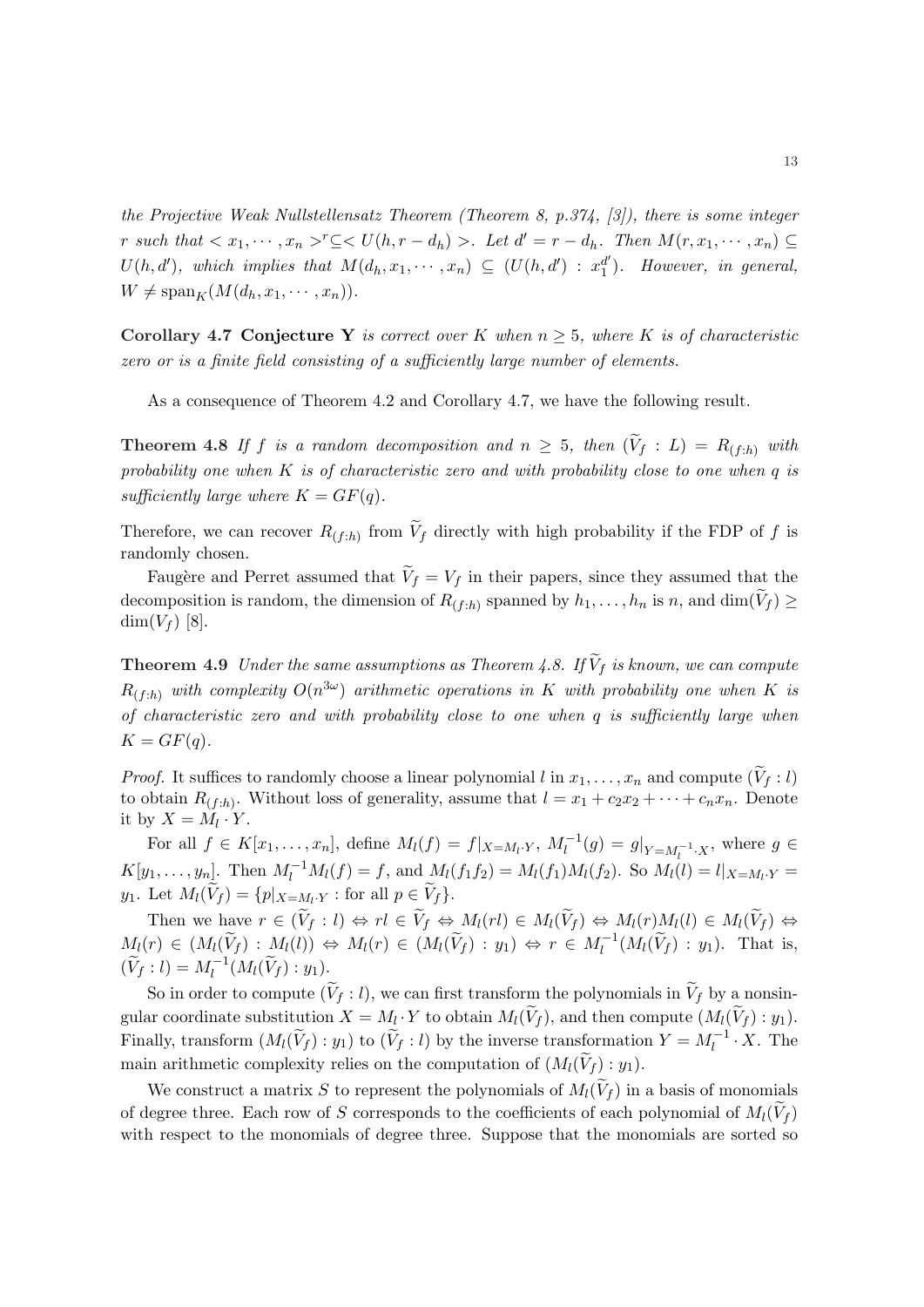that the last  $n(n+1)/2$  columns of S correspond to monomials which can be divided by  $y_1$ . Then perform linear elimination to S, we can obtain polynomials which can be divided by  $y_1$ , denoted by  $t_i$ ,  $i = 1, \ldots, k$ , if  $n \geq 5$ , then  $k \leq n$  [10]. Then  $(M_l(\widetilde{V}_f) : y_1) = \{t_i/y_1, i = 1, \ldots, k\}$ 1,...,k}. Note that S is an  $n^2 \times C_{n+2}^3$  matrix. Then we need  $O((n^3)^\omega) = O(n^{3\omega})$  arithmetic operations to compute  $(M_l(\widetilde{V}_f) : y_1)$ . The whole arithmetic complexity of computing  $(\widetilde{V}_f : l)$ is also  $O(n^{3\omega})$ .

#### 4.2 The case when  $u < n$

We now consider the case of  $u < n$ . In this case, Faugère and Perret extended  $V_f$  and  $V_f$  to new linear spaces  $\widetilde{V_{fd}}$  and  $V_{fd}$ :

$$
\widetilde{V_{fd}} = \operatorname{span}_{K} \{ m \frac{\partial f_{i}}{\partial x_{j}} : m \in M(d), 1 \le i \le u, 1 \le j \le n \},\tag{11}
$$

$$
V_{fd} = \text{span}_{K} \{ m'h_j : m' \in M(d+1), 1 \le i, j \le n \},\tag{12}
$$

where  $M(d)$  represents the set of monomials of degree d. It is obvious that  $\widetilde{V_{fd}} \subseteq V_{fd}$ . The authors [8, 9] required  $\dim(\widetilde{V_{fd}}) \geq \dim(V_{fd})$  by choosing a proper integer d, which means  $V_{fd} = V_{fd}.$ 

Assume  $V_{fd}$  is known, and try to recover  $R_{(f:h)}$  from  $V_{fd}$ . By the definition of  $V_{fd}$ ,  $mh_j \in$  $V_{fd}$  for all  $m \in M(d+1)$  and j. Hence,  $h_j \in (V_{fd}: x_i^{d+1})$ , and then  $R_{(f:h)} \subseteq (V_{fd}: x_i^{d+1})$ , for all *i*. Hence,  $R_{(f:h)} \subseteq \bigcap_i (V_{fd} : x_i^{d+1})$ . The approach in [8, 9, 10] makes use of this property, and recovers  $R_{(f:h)}$  by computing the quotient  $(V_{fd} : x_i^{d+1})$  for some *i*. The authors [8, 9, 10] chose that  $i = n$ .

In the case that  $d_g = d_h = 2$ , Theorem 4.5 fails.

However, in the general case, if the degrees of  $g$  and  $h$  are more than 2, then from Theorem 4.5, we can compute  $R_{(f:h)}$  by computing the quotient  $(V_{fd} : x_i^{d+1})$  when  $d+1 < d_h$ .

From the above discussion, we can see that the results listed above provide a theoretical guarantee for the previous work [8, 9, 10, 19] in certain sense.

# 5 Recover the decomposition of f from  $f^*$

In this section, we study the relationship between the FDPs of a set of polynomials  $f$  and that of its homogenization  $f^*$ . We will show that with high probability, we can recover a decomposition for f from a decomposition of  $f^*$ .

For a general FDP  $f = g \circ h$ , the following result gives the connection between the FDP of f and the FDP of its homogenization  $f^*$ .

**Lemma 5.1** If  $f = g \circ h$ , then  $x_0^{d_g d_h - d_f}$  $a_0^{a_q a_h - a_f} f^* = g^* \circ h^*$ , where  $d_g, d_h, d_f$  are the degrees of g, h, f respectively.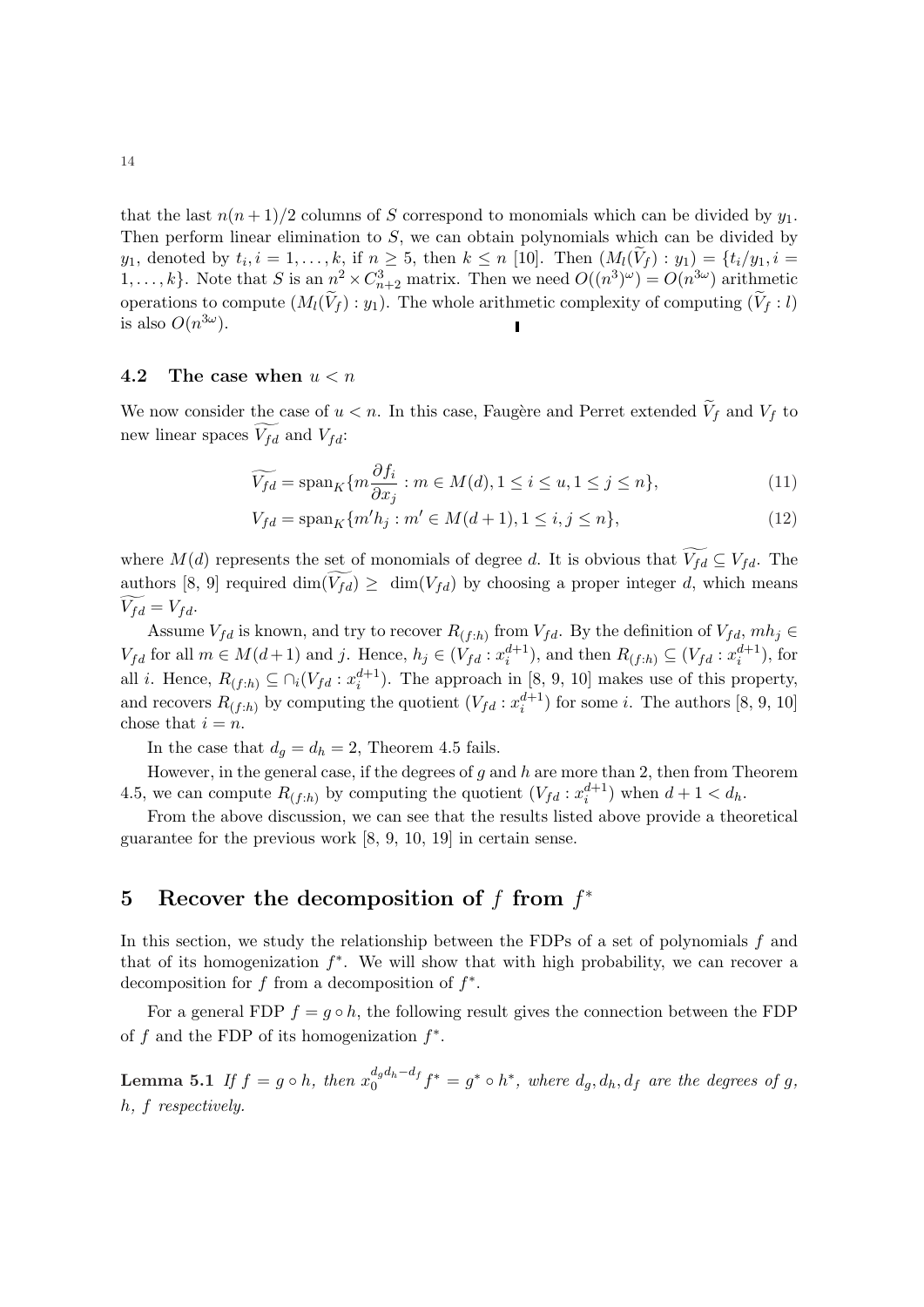*Proof.* If  $f = g \circ h$ , we have  $d_q \cdot d_h \geq d_f$ . Hence,

$$
f_i(\frac{x_1}{x_0},\ldots,\frac{x_n}{x_0})=g_i(h_1(\frac{x_1}{x_0},\ldots,\frac{x_n}{x_0}),\ldots,h_n(\frac{x_1}{x_0},\ldots,\frac{x_n}{x_0})).
$$

Then

$$
g^* \circ h^* = (x_0^{d_g d_h}, x_0^{d_g d_h} g_1(h_1(\frac{x_1}{x_0}, \dots, \frac{x_n}{x_0}), \dots, x_0^{d_g d_h} h_n(\frac{x_1}{x_0}, \dots, \frac{x_n}{x_0})),
$$
  
\n
$$
\dots, x_0^{d_g d_h} g_u(h_1(\frac{x_1}{x_0}, \dots, \frac{x_n}{x_0}), \dots, h_n(\frac{x_1}{x_0}, \dots, \frac{x_n}{x_0})))
$$
  
\n
$$
= (x_0^{d_g d_h}, x_0^{d_g d_h} f_1(\frac{x_1}{x_0}, \dots, \frac{x_n}{x_0}), \dots, x_0^{d_g d_h} f_u(\frac{x_1}{x_0}, \dots, \frac{x_n}{x_0}))
$$
  
\n
$$
= x_0^{d_g d_h - d_f} (x_0^{d_f}, x_0^{d_f} f_1(\frac{x_1}{x_0}, \dots, \frac{x_n}{x_0}), \dots, x_0^{d_f} f_u(\frac{x_1}{x_0}, \dots, \frac{x_n}{x_0}))
$$
  
\n
$$
= x_0^{d_g d_h - d_f} f^*.
$$

As a consequence, we have  $(f \circ g)^* = f^* \circ g^*$  if  $d_f \cdot d_g = d_h$  [9, 19].

By a homogeneous decomposition  $f = g \circ h$ , we mean that each component of f, g, and h are homogeneous of the same degree  $d_f$ ,  $d_g$ , and  $d_h$  respectively. It is clear that a homogenous decomposition is always degree proper.

The following result gives a necessary and sufficient condition for  $f$  to have an FDP in terms of its homogenization  $f^*$ .

**Theorem 5.2** Let  $f = (f_1, \ldots, f_u) \in \mathbb{R}^u$ . Then, f has a decomposition if and only if there exist natural numbers s, t such that  $x_0^s f^* = g' \circ h'$  is a homogeneous decomposition and  $x_0^t \in \text{span}_K \{h'_0, \dots, h'_n\}.$ 

*Proof.* If f has a decomposition  $f = g \circ h$ , let  $s = x_0^{d_g d_h - d_f}$  $a_0^{a_q a_h - a_f}, g' = g^*, h' = h^*, t = d_h$  in Lemma 5.1. Then the conclusion holds.

We now prove the other direction. If there are natural numbers  $s, t$  such that  $x_0^s f^* = g' \circ h'$ is a homogeneous decomposition and  $x_0^t \in \text{span}_{\mathcal{K}}\{h'_0, \ldots, h'_n\}$ , then  $\text{deg}(h') = t$ ,  $\text{deg}(g') =$  $s+d_f$  $\frac{d}{t}$ , and we can choose g', h' such that  $x_0^s f^*$  has the following homogeneous decomposition form by Theorem 3.3:

$$
x_0^s f^* = (x_0^{s+d_f}, x_0^{s+d_f} f_1(\frac{x_1}{x_0}, \dots, \frac{x_n}{x_0}), \dots, x_0^{s+d_f} f_u(\frac{x_1}{x_0}, \dots, \frac{x_n}{x_0}))
$$
  
=  $(x_0^{\frac{s+d_f}{t}}, g'_1, \dots, g'_n) \circ (x_0^t, h'_1, \dots, h'_n))$ 

and  $\deg(g_i') = \frac{s + d_f}{t}$ ,  $\deg(h_i') = t$ . Let  $x_0 = 1$ . We have

$$
f = (f_1, ..., f_u)
$$
  
=  $(g'_1(1, x_1, ..., x_n), ..., g'_u(1, x_1, ..., x_n)) \circ (h'_1(1, x_1, ..., x_n), ..., h'_n(1, x_1, ..., x_n)),$ 

which is a decomposition of  $f$ .

As a consequence of Lemma 5.1 and Theorem 5.2, we have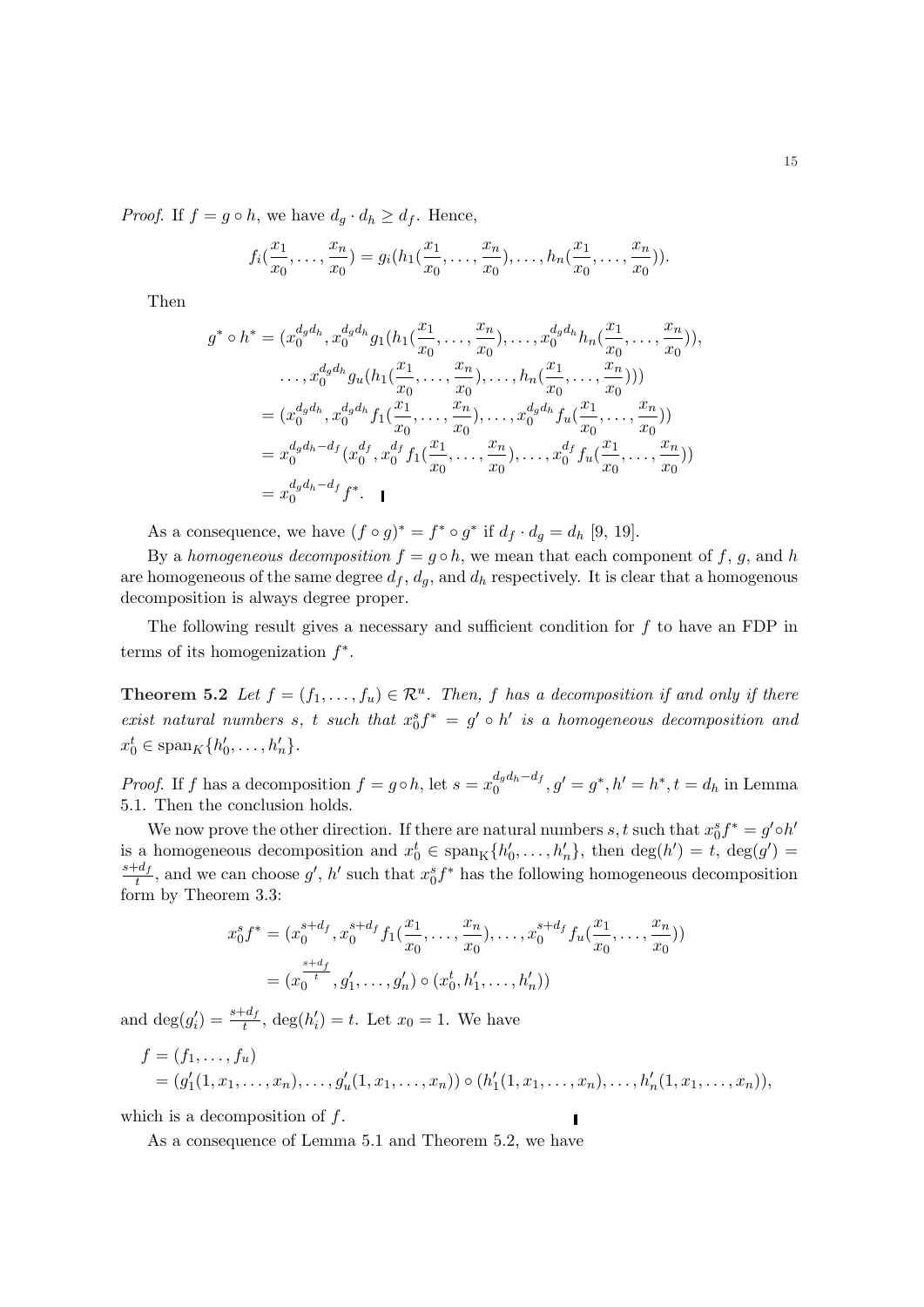Corollary 5.3 Let  $f = (f_1, \ldots, f_u) \in \mathcal{R}^u$ . Then, f has a degree proper decomposition if and only if there is a natural number t such that  $f^*$  has a homogeneous decomposition  $f^* = g' \circ h'$ and  $x_0^t \in \text{span}_K\{h'_0, \ldots, h'_n\}.$ 

In order to use the idea of homogenization, we need to solve the following problem.

Conjecture 5.4 For all homogeneous decompositions of  $f^* = G \circ H$ , we have  $x_0^{d_H} \in$  $\operatorname{span}_K \{H_0, \ldots, H_n\}.$ 

If the conjecture is true, we may conclude that to compute a degree proper decomposition of f is equivalent to compute a homogeneous decomposition of  $f^*$ . Therefore, we can obtain a right factor space  $R_{(f:h)}$  of f from  $R_{(f^*:h^*)}$  in the same way with the method in the proofs of Theorem 5.2.

Theorem 5.5 Conjecture 5.4 has a positive answer in the field of complex numbers if the degrees of  $f^*$ , G and H are 4,2,2 respectively and  $n = 2$ .

*Proof.* In the field  $K = \mathbb{C}$ , if G is nondegenerate, we can assume that G has the following standard form  $G = x_0^2 + x_1^2 + x_2^2$  by nonsingular linear substitution (If G is degenerate, then we can assume that  $G = x_0^2 + x_1^2$  or  $G = x_0^2$ , it is easy to see that the Conjecture holds in either case).

Firstly, we claim that we can assume  $H_0 = x_0^2 + c_0$ ,  $H_1 = b_1x_0 + c_1$ , and  $H_2 = b_2x_0 + c_2$ where  $c_i$  are quadratic homogeneous polynomials and  $b_i$  are linear homogeneous polynomials in variables  $x_1$  and  $x_2$ . Since we consider the decomposition over the field of complex numbers, we may assume that  $H_k = a_k x_0^2 + G_k(k = 0, 1, 2)$ , where  $G_k$  does not contain  $x_0^2$ . Since  $x_0^4 = H_0^2 + H_1^2 + H_{2,2}^2 a_0^2 + a_1^2 + a_2^2 = 1$ . Without loss of generality, we may assume  $a_0^2 + a_1^2 \neq 0$ . Let  $H_0' = \frac{a_1 H_1}{\sqrt{a_0^2 + a_1^2}} + \frac{\tilde{a}_0 H_0}{\sqrt{a_0^2 + a_1^2}}$  and  $H_1' = \frac{a_0 H_1}{\sqrt{a_0^2 + a_1^2}} - \frac{a_1 H_0}{\sqrt{a_0^2 + a_1^2}}$ . We have

$$
H_0^2 + H_1^2 = (H_0')^2 + (H_1')^2
$$

and  $H_1'$  does not contain the term  $x_0^2$ . Repeat the above procedure one more time, we obtain three new polynomials  $H_0'', H_1'', H_2''$  such that  $H_1''$  and  $H_2''$  do not contain  $x_0^2$ . Since  $x_0^4 = H_0^2 + H_1^2 + H_2^2$ , we have  $H_0'' = x_0^2 + b_0x_0 + c_0$ . Comparing the coefficients of  $x_0^3$ , we have  $b_0 = 0$ . Thus, the claim is proved.

Since  $x_0^4 = H_0^2 + H_1^2 + H_2^2$ , we have  $-c_0(c_0 + 2x_0^2) = H_1^2 + H_2^2 = (H_1 + iH_2)(H_1 - iH_2)$ . We will discuss it in the following two cases.

(1) When  $c_0+2x_0^2$  is irreducible, then there exist constants  $\alpha, \beta \in K$  such that  $H_1+iH_2 =$  $\alpha(c_0 + 2x_0^2), H_1 - iH_2 = \beta c_0$ , or  $H_1 - iH_2 = \alpha(c_0 + 2x_0^2), H_1 + iH_2 = \beta c_0$ . In either case, we have  $x_0^2 \in \text{span}_K \{H_1, H_2\}.$ 

(2) When  $c_0 + 2x_0^2$  is reducible, then there exists a linear polynomial p in variables  $x_1, x_2$ (2) When  $c_0 + 2x_0^2$  is reducible, then there exists a linear<br>such that  $c_0 + 2x_0^2 = (\sqrt{2}x_0 + p)(\sqrt{2}x_0 - p)$  where  $c_0 = -p^2$ .

If  $H_1+iH_2$  has a factor  $\sqrt{2}x_0+p$  or  $\sqrt{2}x_0-p$ , without loss of generality, assume  $\sqrt{2}x_0+p$  is a factor of  $H_1+iH_2$ , then there exists constants  $\alpha, \beta \in K$  such that  $H_1+iH_2 = \alpha p(\sqrt{2x_0}+p)$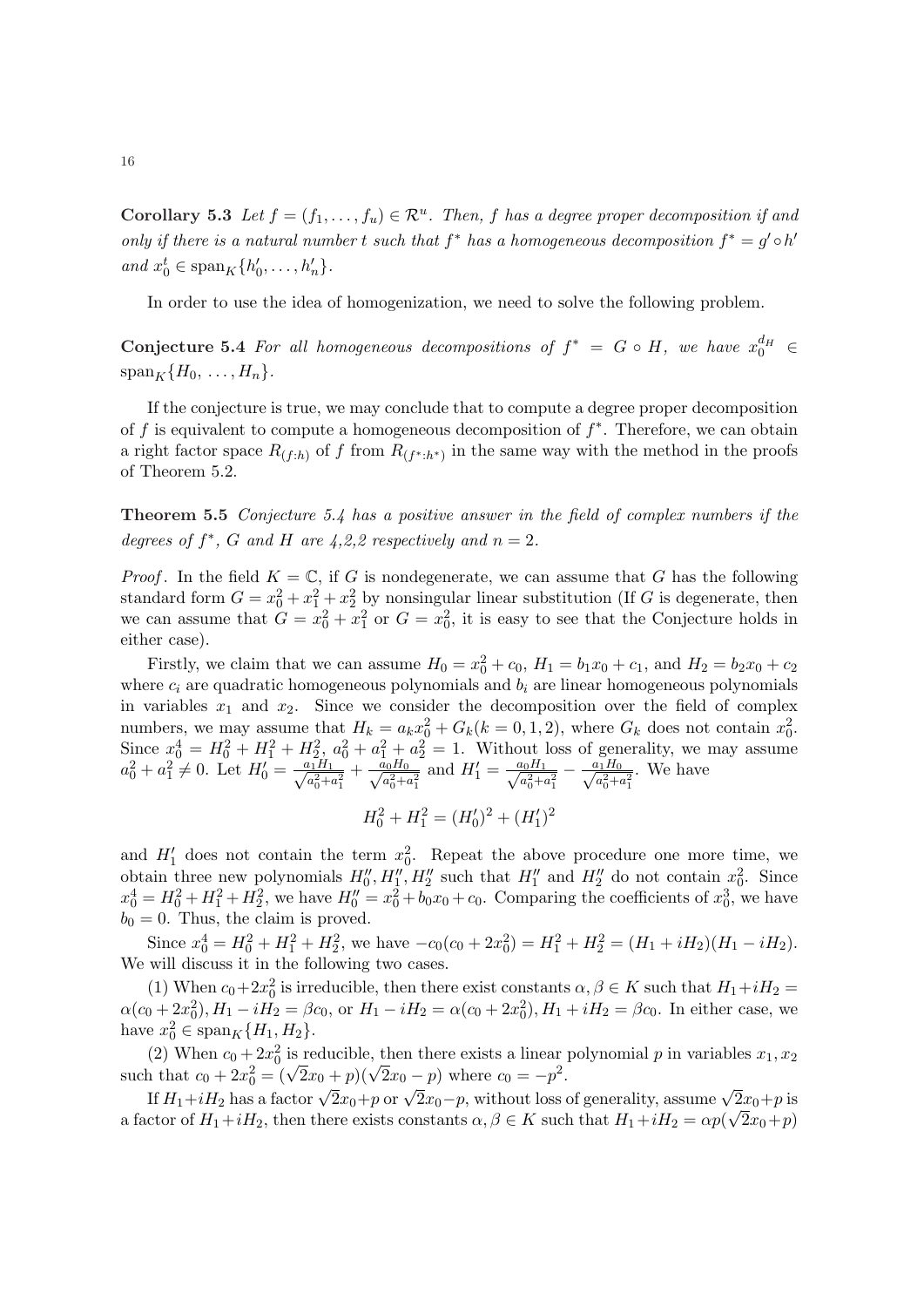and  $H_1 - iH_2 = \beta p($ √  $\overline{2}x_0 - p$ . Then  $p^2 \in \text{span}_K\{H_1, H_2\}$ . Since  $H_0 = x_0^2 + c_0 = x_0^2 - p^2$ , then  $p^2 \in \text{span}_K \{H_0, H_1, H_2\}.$ 

If  $c_0 + 2x_0^2$  is a factor of  $H_1 + iH_2$ , then the same as the case  $(1), x_0^2 \in \text{span}_K\{H_1, H_2\}.$ The above discussion shows that  $x_0^2 \in \text{span}_K\{H_0, H_1, H_2\}.$ 

The proof of Conjecture 5.4 is still open.

## 6 Algorithm and complexity

Let  $f \in K[x_1, \ldots, x_n]^n$  be a set of polynomials with degrees less than or equal to four, and at least one polynomial has degree four. We now give the algorithm to find a degree proper decomposition of f. We prove that it is a polynomial time algorithm with high successful probability if Conjecture 5.4 is correct. Note that the algorithm is essentially the same as that given in [19]. Our main contribution is the analysis of the algorithm.

#### Algorithm FDPMP4.

**Input:**  $f \in K[x_1, \ldots, x_n]^n$  be a set of polynomials with degrees less than or equal to four, and at least one polynomial has degree four.

**Output:**  $g, h \in K[x_1, \ldots, x_n]^n$  such that  $f = g \circ h$  is a degree proper decomposition of  $f.$  The algorithm may fail even if such a decomposition exists.

**Step 1.** Let  $f_0^*(x_0, x_1, \ldots, x_n) := x_0^4$ ,  $f_i^*(x_0, x_1, \ldots, x_n) := x_0^4 f_i(\frac{x_1}{x_0})$  $\frac{x_1}{x_0},\ldots,\frac{x_1}{x_0}$  $(\frac{x_1}{x_0}), 1 \leq i \leq n,$ and  $\widetilde{V}_f := \mathrm{span}_K \{ \frac{\partial f_i^*}{\partial x_j} : i, j = 0, 1, \dots, n \}.$ 

**Step 2**. Compute  $R^*_{(f:h)} := (\widetilde{V}_f : l)$  as stated in the proof of Theorem 4.9.

**Step 3.** Set  $x_0 = 1$  in  $R^*_{(f:h)}$  to obtain  $R_{(f:h)}$ :  $R_{(f:h)} := R^*_{(f:h)}|_{x_0=1}$ .

**Step 4.** Perform linear elimination to the generators of  $R_{(f:h)}$  to obtain a basis  $(h_1, \ldots, h_k)$ of  $R_{(f:h)}$ . If  $k = n$ , then  $h = (h_1, ..., h_n)$ ; otherwise  $h = (h_1, ..., h_k, h_1, ..., h_1)$ .

**Step 5.** Compute the coefficients of  $g$  by solving a system of linear equations as shown in Theorem 3.5.

**Theorem 6.1 Algorithm FDPMP4** needs  $O(n^{3\omega})$  arithmetic operations in the field K, where  $2 \leq \omega < 3$ . For a random decomposition f, the algorithm computes the decomposition with probability one when  $K$  is of characteristic zero, and with probability close to one when  $K = GF(q)$  q is a sufficiently large odd number under the assumption that Conjecture 5.4 is correct.

Proof. Assume that Conjecture 5.4 is correct, the complexity of the whole algorithm depends on Step 2 and Step 5, both of them cost  $O(n^{3\omega})$  arithmetic operations by Theorem 3.5 and Theorem 4.9. Then we have a polynomial time algorithm to find a degree proper decomposition  $f = g \circ h$  for  $g, h \in K[x_1, \ldots, x_n]^n$  with probability one when K is of characteristic zero, and with probability close to one when  $K = GF(q)$  q is a sufficiently large number.

This proves Theorem 2.2.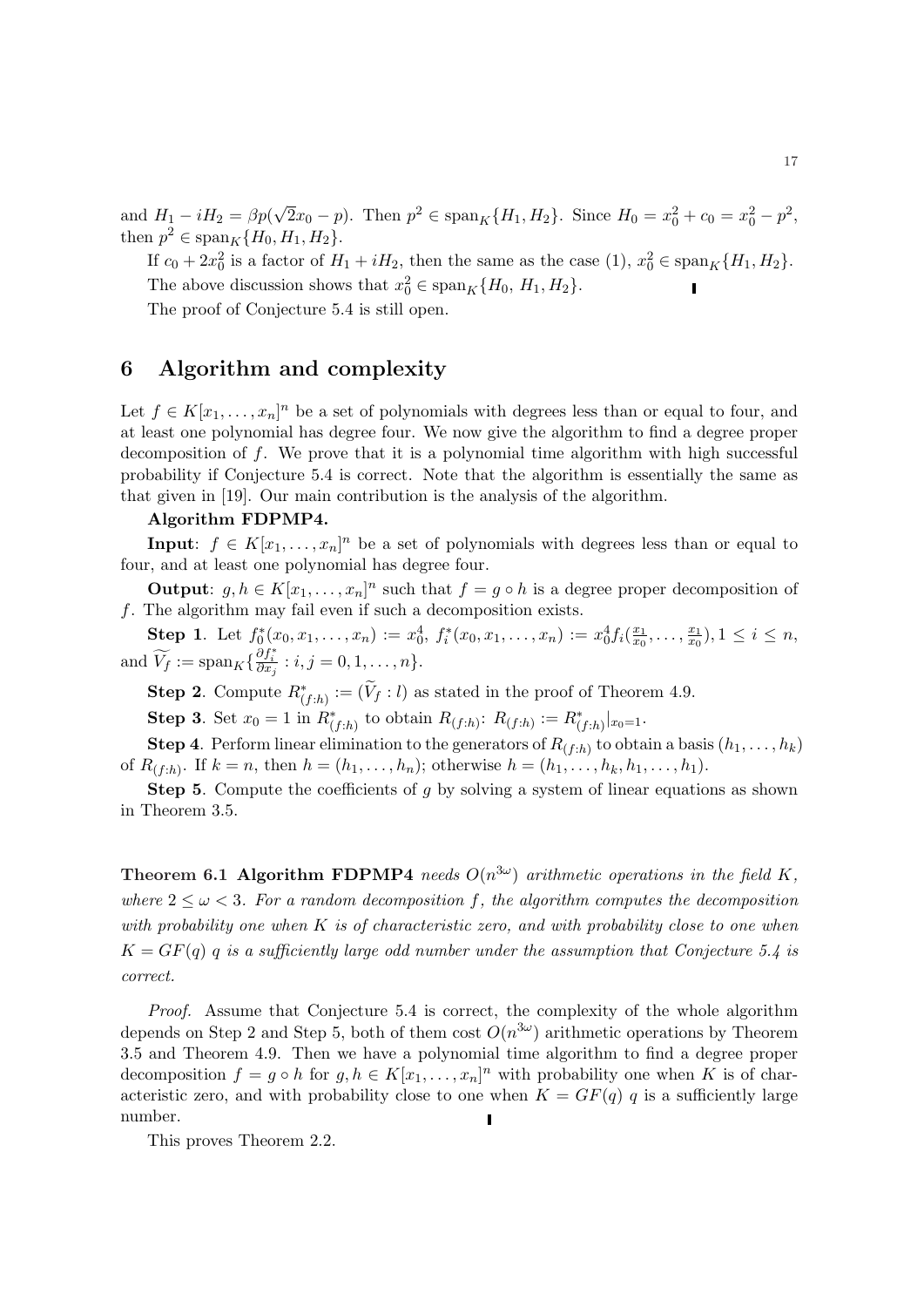## 7 Conclusion and problems

In this paper, we give a theoretical analysis for the approaches of computing functional decomposition for multivariate polynomials based on differentiation and homogenization proposed in [8, 9, 10, 19]. We show that a degree proper functional decomposition for a set of quartic homogenous polynomials can be computed using the algorithm with high probability from randomly decomposable polynomials. We proposed a conjecture such that the decomposition for a set of polynomials can be computed from its homogenization with high probability. Finally, we prove that the right decomposition factors for a set of polynomials can be computed from its right decomposition factor space. Combining these results together, we show that the algorithm can compute a degree proper decomposition for a set of quartic randomly decomposable polynomials with high probability if the conjecture we proposed is correct. Conjecture 5.4 seems to be correct while it is unsolved.

Despite of the significant progresses, the general FDP for multivariate polynomials is widely open. Some of the basic problems related to FDP of multivariate polynomials are not resolved. We will give two basic open problems below.

The first problem is about the existence of an algorithm for FDP.

#### **Problem 7.1** Given  $f \in \mathbb{R}^n$ , to find an FDP for f is decidable or not.

Note that in a decomposition  $f = g \circ h$ , the degrees of g and h could be arbitrarily high. Consider the following two transformations:

$$
T_1: (x_1, \ldots, x_n) \Rightarrow (x_1 + p, x_2 \ldots, x_n)
$$
  

$$
T_2: (x_1, \ldots, x_n) \Rightarrow (x_1 - p, x_2 \ldots, x_n)
$$

where p is a polynomial in  $x_2, \ldots, x_n$  of any degree. Then  $T_1 \circ T_2 = (x_1, \ldots, x_n)$ . For any decomposition  $f = g \circ h$ ,  $f = (g \circ T_1) \circ (T_2 \circ h)$  is also a decomposition of f. Therefore, one way to solve Problem 7.1 is to find the smallest possible degrees of g and h if a decomposition exists.

The second problem is about the computational complexity of FDP. In this aspect, even the simplest case is not resolved.

**Problem 7.2** Let  $f \in \mathbb{R}^n$  be a set of quartic polynomials. Estimate the complexity of computing an FDP of f over a finite field  $K = F_q$ . In particular, does there exist a polynomialtime algorithm for Boolean polynomials?

**Remark:** Faugère et al [11] also proved the correctness of section 4 of our paper, but the corresponding part of our work was independently finished and used a different method.

#### References

[1] E.W. Chionh, X.S. Gao, and L.Y. Shen, Inherently improper surface parametric supports. Computer Aided Geometric Design, 23, 629-639, 2006.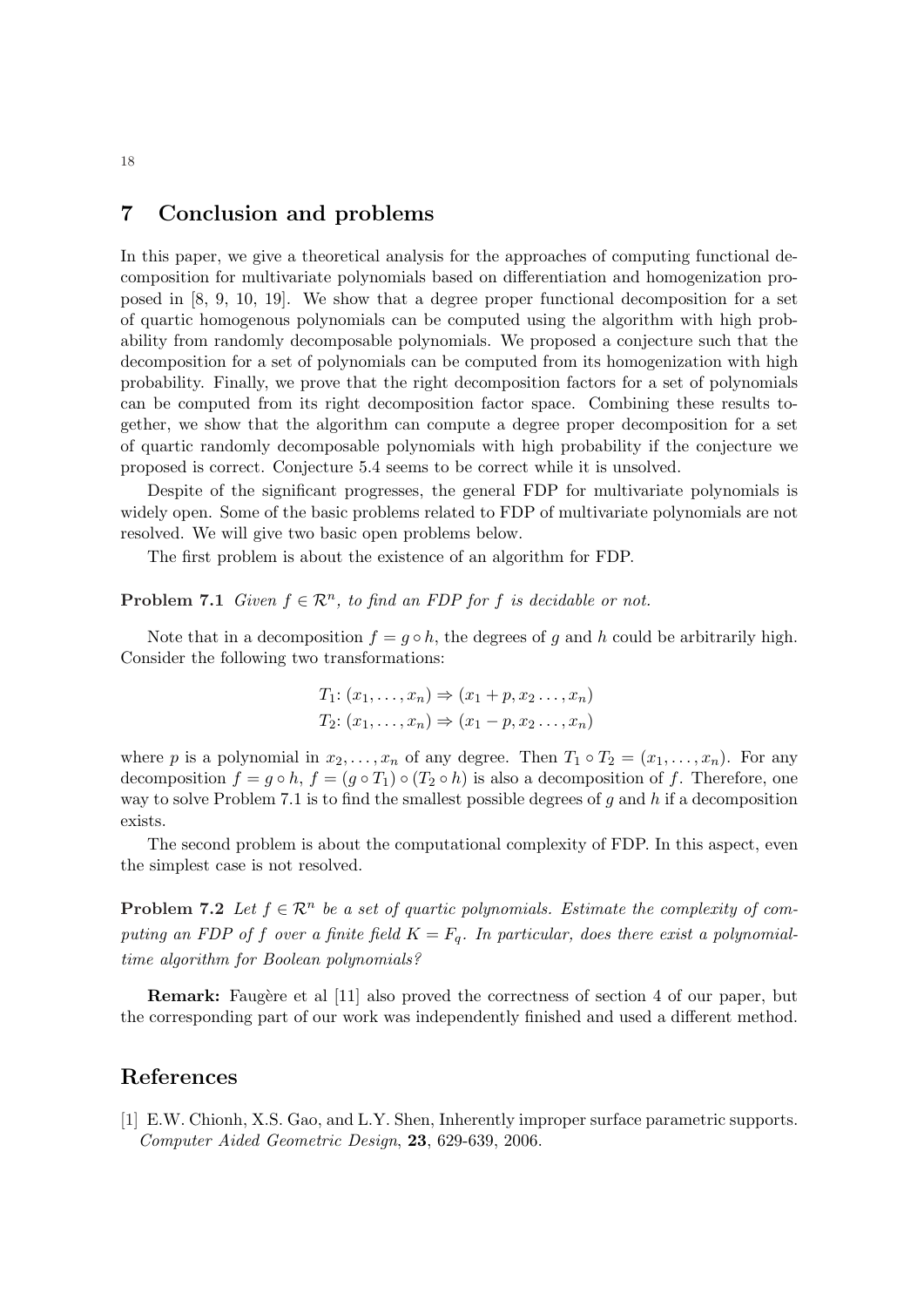- [2] D. Coppersmitha and S. Winograda, Matrix multiplication via arithmetic progressions. Journal of Symbolic Computation, 9(3), 251-280, 1990.
- [3] D. Cox, J. Little and D. O'Shea, Ideals, Variaties, and Algorithms, second edition, Springer-Verlag, 1996.
- [4] M. Dickerson, The functional Decomposition of Polynomials, Ph.D Thesis, TR 89-1023, Department of Compupter Science, Cornell University, Ithaca, NY, July 1989.
- [5] J.Gutierre, R.Rubio, J. von zur Gathen. Multivariate polynomial Decomposition. Algebra in Engeering, Communication and Computing , 14(1), 11-31, 2003.
- [6] J. von zur Gathen, Functional decomposition of polynomials: the tame case. Journal of Symbolic Computation, 9, 281-299, 1990.
- [7] J. von zur Gathen, Functional Decomposition of Polynomials: the Wild Case. Journal of Symbolic Computation, 10, 437-452, 1990.
- [8] J.-C. Faugère, L.Perret, Cryptanalysis of  $2R^-$  schemes. Advances in Cryptology-CRYPTO 2006, Lecture Notes in Computer Science, 4117, 357-372, 2006.
- [9] J.-C. Faugère, L.Perret, An Efficient Algorighm for Decomposing Multivariate Ploynomials and its applications to Cryptography. Special Issue of JSC, "Gröbner Bases techniques in Coding Theorey and Cryptography", 2008.
- [10] J.-C. Faugère, L.Perret, High order derivatives and decomposition of multivariate polynomials. Proc. ISSAC 2009, 151-158, ACM Press, 2009.
- [11] J.-C. Faugère, J. von zur Gathen and L.Perret, Decompostion of generic multivariate polynomials. ISSAC 2010, 25-28, 2010.
- [12] T.Y. Lam, The algebraic theory of quadratic forms, Benjamin 1973.
- [13] J. Li, L. Shen, X.S. Gao, Proper Reparametrization of Rational Ruled Surface, Journal of Computer Science and Technology, 23(2), 290-297, 2008.
- [14] J. Li and X.S. Gao, The Proper Parametrization of a Special Class of Rational Parametric Equations, J. of Sys. Sci. and Complexity, 19, 331-339, 2006.
- [15] R. Lidl and H. Niederreiter, Finite fields. Addison-Wesley Publishing Company, 1983.
- [16] J. Patarin and L.Goubin, Asymmetric cryptography with S-boxes. Proceedings of ICICS'97, Lecture Notes in Computer Science, 1334, springer, 1997.
- [17] J. Patarin and L.Goubin, Asymmetric cryptography with S-boxes-extended version. Available at http://citeseer.ist.psu.edu/patarin97asymmetric.html.
- [18] A. Schinzel, Polynomials wih Special Regard to Reducibility. Cambridge University Press, 2000.